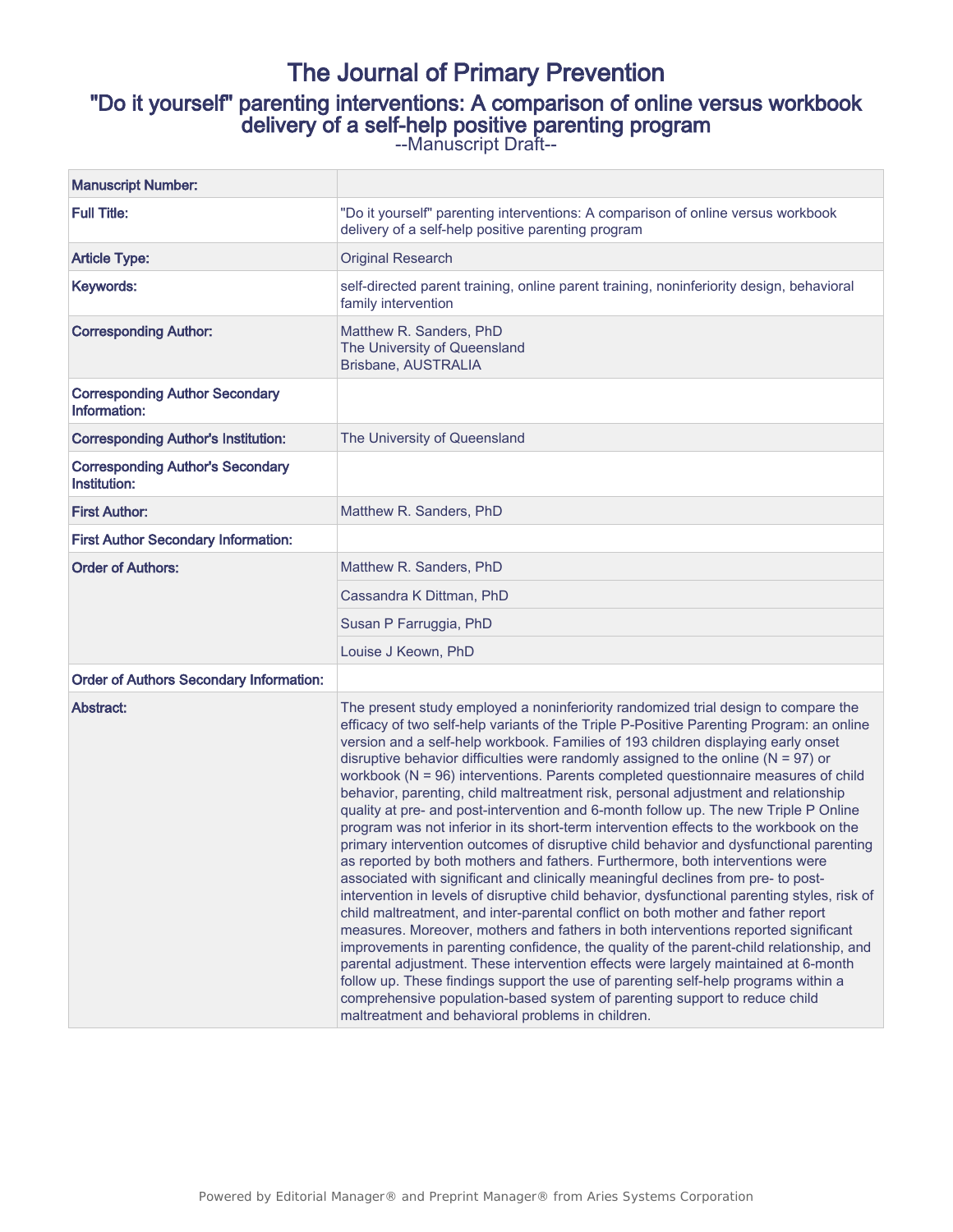"Do it yourself" parenting interventions: A comparison of online versus workbook delivery of a self-help positive parenting program

Matthew R. Sanders1,2, Cassandra K. Dittman1, Susan P. Farruggia2, & Louise J. Keown2

1 The University of Queensland

2 The University of Auckland

Address for correspondence:

Matthew R. Sanders, PhD

Director and Professor of Clinical Psychology

Parenting and Family Support Centre

School of Psychology

The University of Queensland

Brisbane QLD 4072

Australia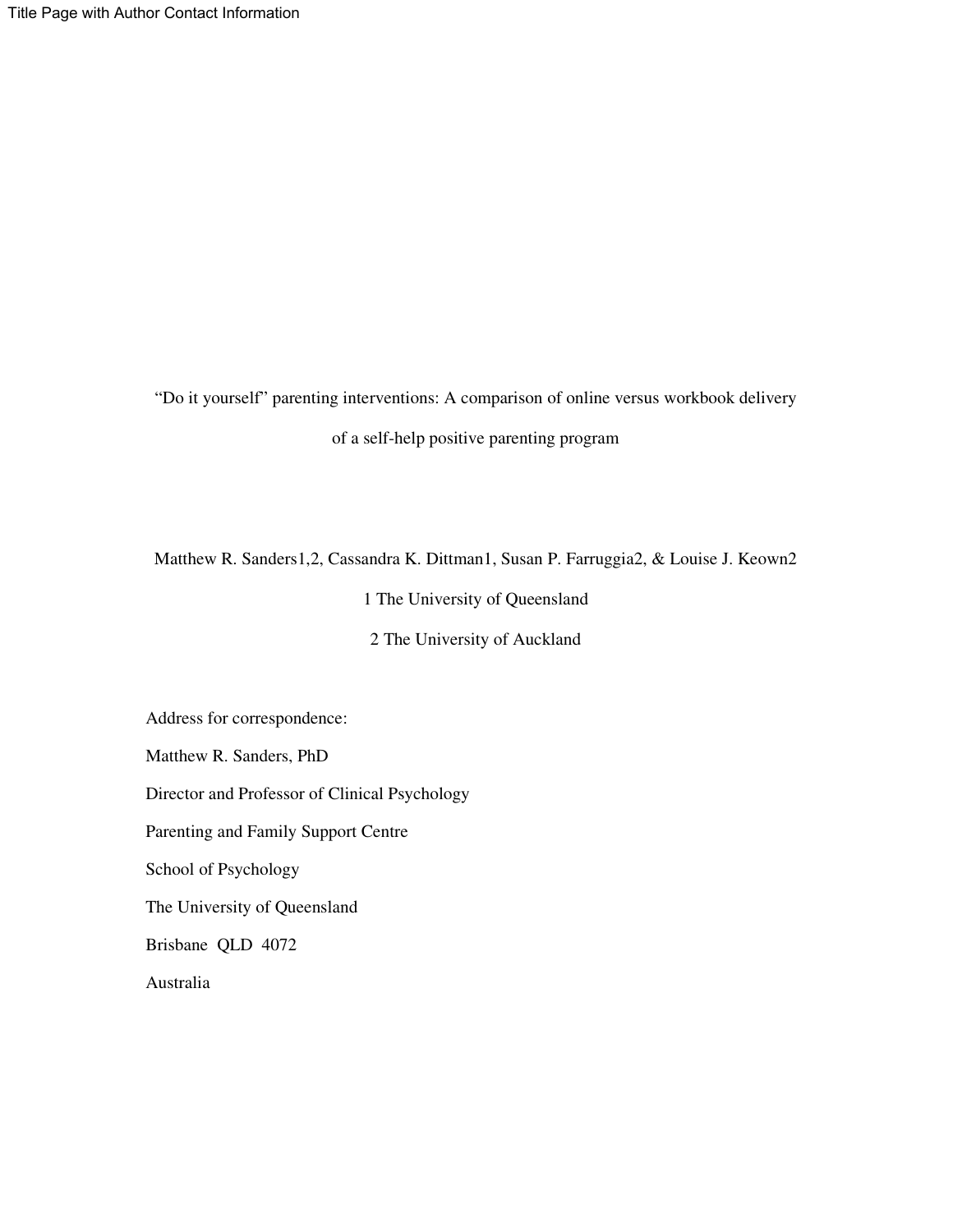Running head: Efficacy of self-help parenting interventions

### Abstract

The present study employed a noninferiority randomized trial design to compare the efficacy of two self-help variants of the Triple P-Positive Parenting Program: an online version and a self-help workbook. Families of 193 children displaying early onset disruptive behavior difficulties were randomly assigned to the online  $(N = 97)$  or workbook  $(N = 96)$ interventions. Parents completed questionnaire measures of child behavior, parenting, child maltreatment risk, personal adjustment and relationship quality at pre- and post-intervention and 6-month follow up. The new Triple P Online program was not inferior in its short-term intervention effects to the workbook on the primary intervention outcomes of disruptive child behavior and dysfunctional parenting as reported by both mothers and fathers. Furthermore, both interventions were associated with significant and clinically meaningful declines from pre- to post-intervention in levels of disruptive child behavior, dysfunctional parenting styles, risk of child maltreatment, and inter-parental conflict on both mother and father report measures. Moreover, mothers and fathers in both interventions reported significant improvements in parenting confidence, the quality of the parent-child relationship, and parental adjustment. These intervention effects were largely maintained at 6-month follow up. These findings support the use of parenting self-help programs within a comprehensive population-based system of parenting support to reduce child maltreatment and behavioral problems in children.

Keywords: self-directed parent training, online parent training, noninferiority design,

behavioral family intervention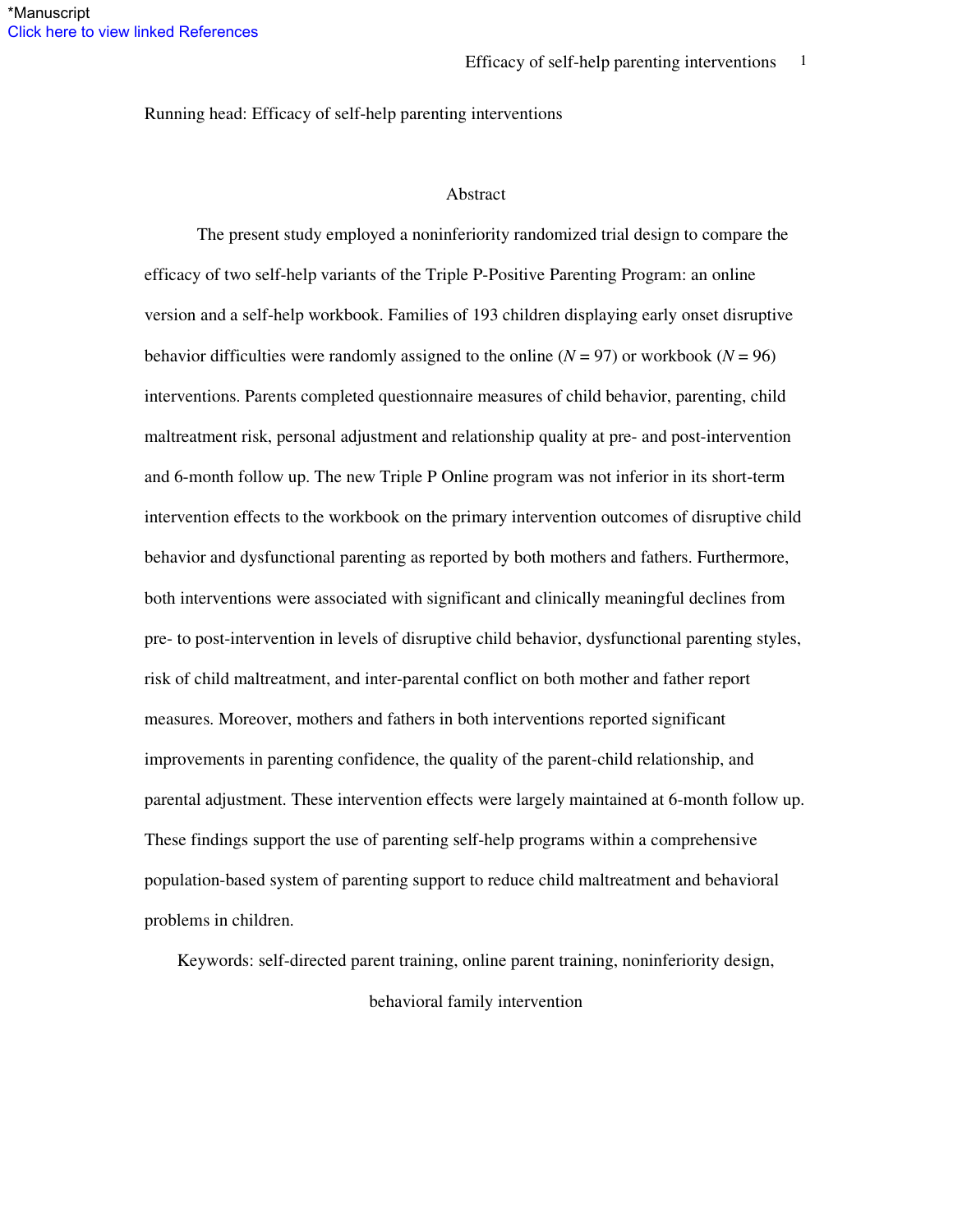"Do it yourself" parenting interventions: A comparison of online versus workbook delivery of

## the Triple P-Positive Parenting Program

Increasing calls from clinicians and policy makers to make evidence-based parenting programs more widely accessible have led to the development of public health models of parenting support that have included different delivery formats (Sanders, 2008; 2012). These formats include large and small group programs, brief low intensity primary care programs, more intensive individually administered programs, and guided self-help programs (O'Brien & Daley, 2011). Each delivery modality has shown promise in teaching parents of children with early onset conduct problems to modify their children's disruptive behavior and has diversified options for practitioners and consumers alike.

Despite these developments, participation rates of parents remain a major challenge as many parents experiencing difficulties with their children's behavior do not access professional support (Authors, 2007). Self-help parenting programs have emerged as an important alternative to practitioner-delivered programs. O'Brien and Daley's (2011) review found that self-help programs produced comparable effects to practitioner-administered group and individual programs and were associated with high consumer satisfaction. The Triple P – Positive Parenting Program (Sanders, 2008, 2012) is one example of a public health approach to parenting support within which self-help interventions have a prominent place. This multilevel system of parenting support includes several self-help variants that have been shown to be effective, including the use of television programs on parenting (Sanders, Montgomery, & Brechman-Toussaint, 2000; Calam, Sanders, Miller, Sadhnani, & Carmont, 2008; Sanders et al., 2008), workbook or bibliotherapy self-help programs (Markie-Dadds & Sanders, 2006; Sanders, Markie-Dadds, Tully & Bor, 2000), workbook self-help programs with brief telephone support (Morawska & Sanders, 2006), and, more recently, online programs (Authors, 2012). Triple P uses a self-regulation framework that is ideally suited to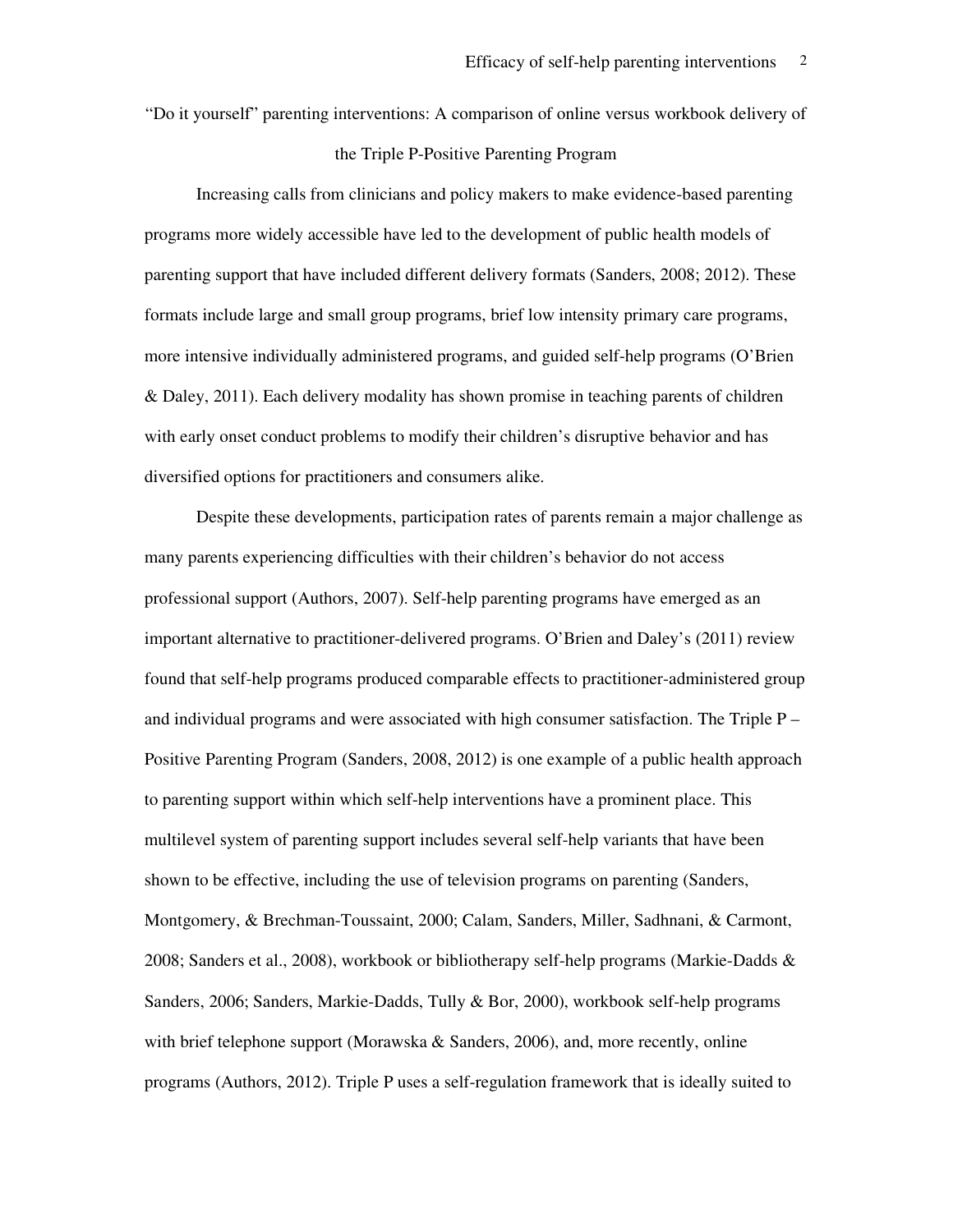self-help programs. It teaches parents the tools of personal change including self-management skills like goals setting, self-observation and self-evaluation. Furthermore, self-regulation principles such as the "minimally sufficient" intervention, the promotion of self-efficacy, and independent decision making is infused throughout the entire system of intervention. Nowak and Heinrich's (2008) meta-analysis of Triple P studies attested to the value of self-help programs showing they produced comparable effects to group- and individually-administered programs on measures of parenting, but smaller effects on child outcomes.

Bibliotherapy has been used for many years in parent training (e.g., Clark et al, 1977; Forehand, Long, Merchant, & Garai, 2010; Lavigne et al., 2009). Online interventions, however, are a relatively recent addition to the parent training literature. Only two randomized trials to date provide empirical support for internet-based parenting programs. Both programs evolved from well-established face-to-face parent management training interventions based on social learning principles (Enebrink, Hogstrom, Forster, & Ghaderi, 2012; Authors, under review). Enebrink et al. (2012) demonstrated that child conduct problems and dysfunctional parenting improved as a result of online parenting programs (Enebrink et al., 2012). However, this program provided five hours of professional contact and feedback per family to assist parents complete the program. In contrast, Authors (2012) demonstrated the efficacy of an 8-module online version of Triple P (Triple P Online) in which no professional contact or adjunctive support was provided. Compared to the internet use as usual condition, the TPOL group showed sustained improvements at 6-month follow up on multiple measures of child, parenting and parental adjustment outcomes with effect sizes ranging from  $d = 0.40$  to  $d=1.10$ .

Self-help programs have strengths and weaknesses. For instance, although television programs on parenting have potentially wide reach, quality television programs are expensive to make and once a series has been broadcast it is not always deployable in other population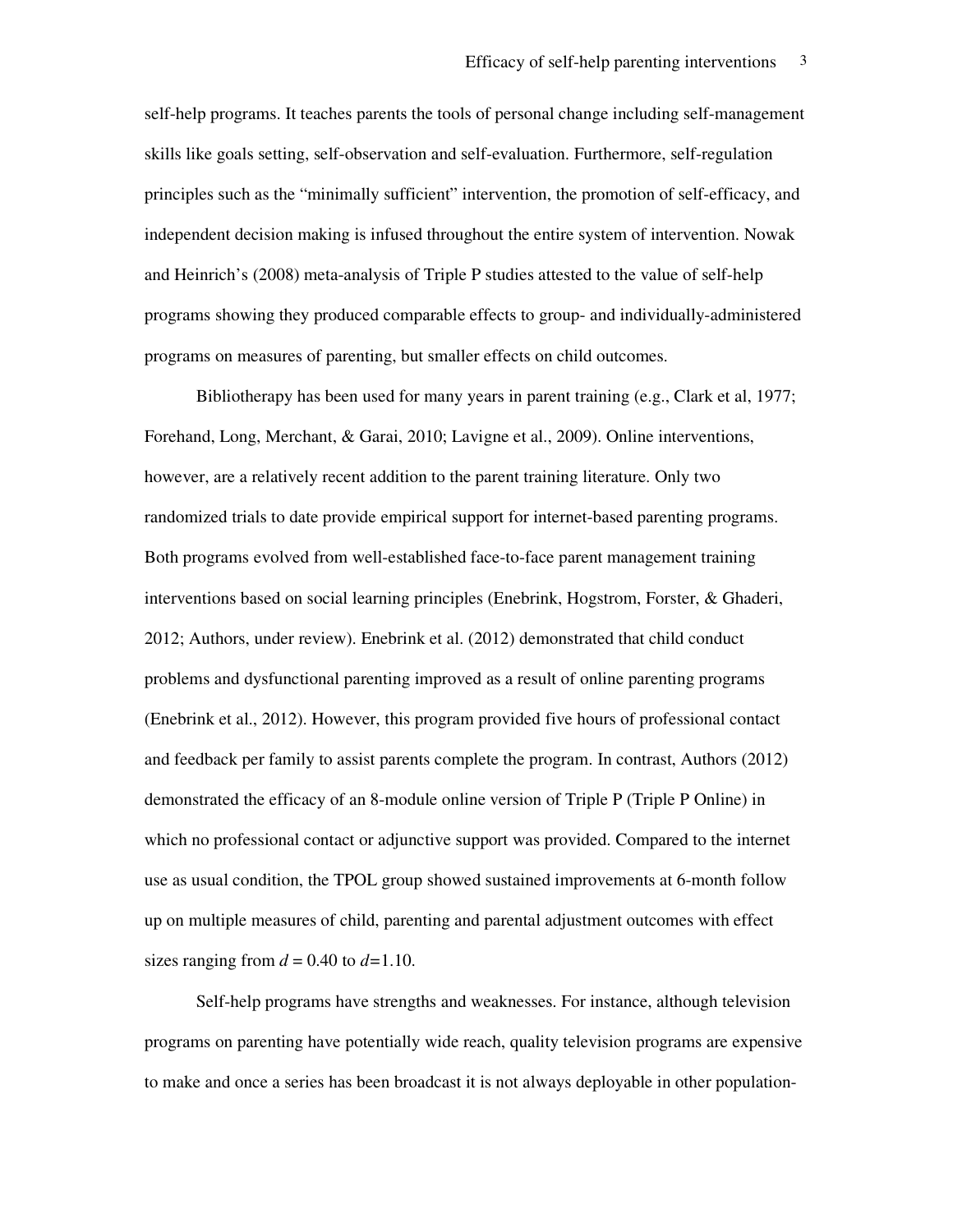based roll outs (Calam et al., 2008). In contrast, workbook-based and online programs can be used more flexibly across contexts and time and share several advantages to practitionerdelivered programs. They are convenient to use, portable, readily accessible at any time, and are low cost per individual use compared to practitioner-delivered programs. They reduce barriers to access due to isolation, distance or transportation problems, allowing parents in rural or remote areas to participate, and avoid long delays for programs to become available in their local community. They also preserve the privacy of parents and reduce perceived stigma associated with accessing parenting services. Customization of individual delivery of the content is also possible, as parents can choose their own parenting goals and strategies to use.

No studies have compared the two delivery modalities to determine whether new online offerings of parent training are as effective as existing workbook-based versions. Head to head comparison research regarding the relative efficacy of self-help programs will assist parents make informed choices about how to invest their time when learning parenting skills to address their child's behavioral difficulties. In addition, the parent training field will be strengthened if a range of effective self-help options are available to ensure parents can access a preferred delivery modality. Thus, the present study examined whether an internet-delivered version of Triple P (Triple P Online; TPOL) is as effective as the existing and well established Every Parent's Self-Help workbook intervention (Self-Help Triple P; SHTP) in a sample of parents of 3- to 8-year-old children with early onset conduct problems. SHTP has previously been evaluated in a number of randomized controlled trials, and has been shown to produce reductions in child behavior problems and ineffective parenting practices in comparison to a waitlist control (Connell, Sanders, & Markie-Dadds, 2007; Markie-Dadds & Sanders, 2006; Morawska & Sanders, 2006).

A noninferiority randomized controlled trial design (Piaggio, Elbourne, Altman, Pocock, & Evans, 2006) was employed to assess whether TPOL was not clinically and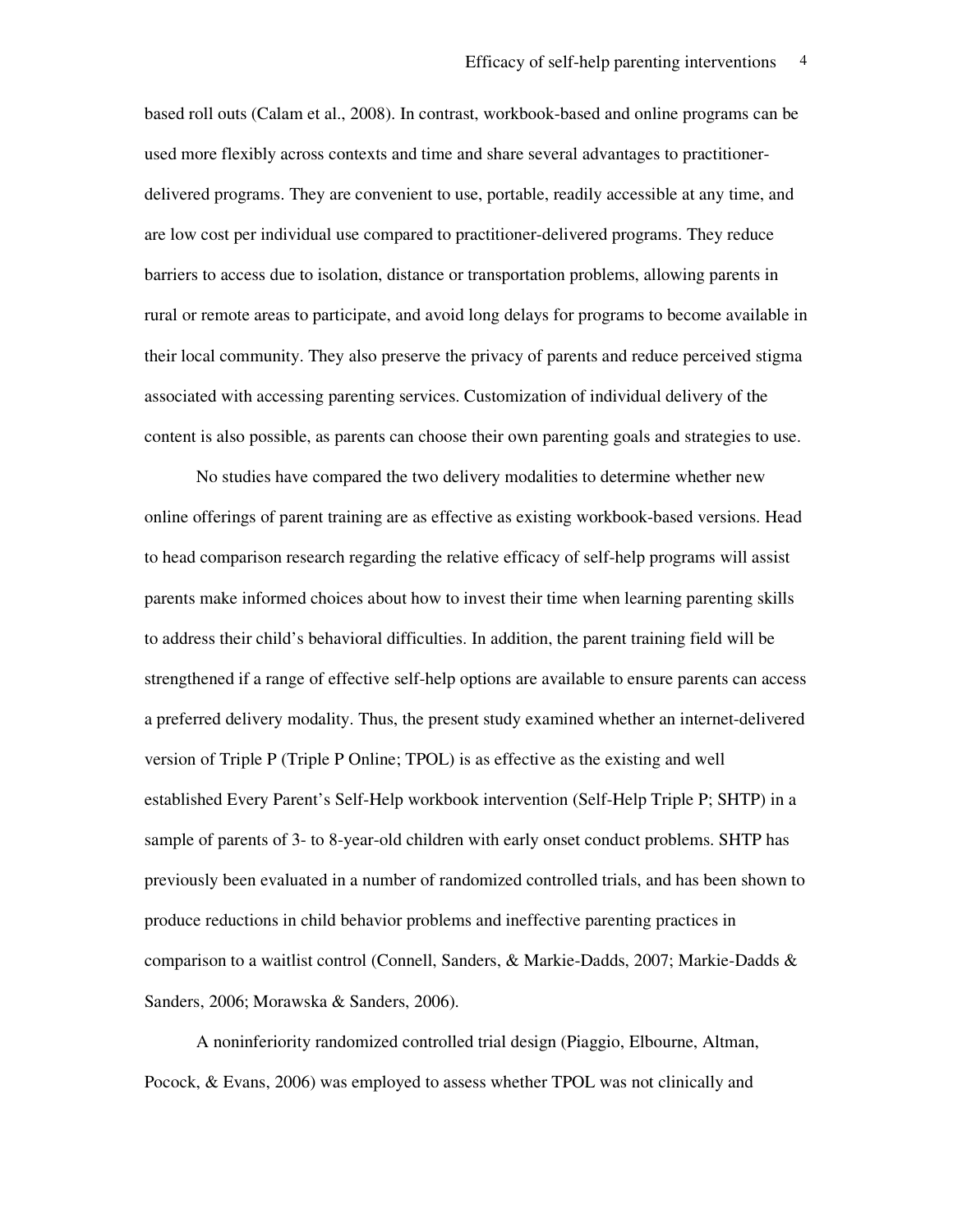statistically significantly different from SHTP on the primary outcomes of child behavior and use of ineffective parenting practices. This design was chosen over a traditional superiority design because the goal was to establish whether the new self-directed variant was comparable (i.e. not inferior) to the already available and disseminated workbook variant (Greene, Morland, Durkalski, & Frueh, 2008). SHTP was considered a suitable active control condition since evidence attesting to its effectiveness (see above) is available and it is the standard self-help intervention currently offered widely in the Triple P system. Using the logic of the noninferiority approach, we tested the null hypothesis that TPOL is inferior to SHTP by at least a prespecified and empirically-derived noninferiority margin ( $H_0$ : µSHTP –  $\mu$ TPOL  $\geq \delta$  where  $\delta$  is the noninferiority margin) in its effects on disruptive child behavior and parenting practices. The alternative hypothesis was that TPOL is inferior to SHTP by less than the noninferiority margin (H<sub>0</sub>:  $\mu$ SHTP –  $\mu$ TPOL <  $\delta$ ).

We were also interested in evaluating the short- and long-term intervention effects of each intervention on a range of secondary outcomes, including parenting confidence, the quality of the parent-child and inter-parental relationship, parental risk of child maltreatment and parental personal adjustment. It was predicted that both TPOL and SHTP would produce improvements on these measures at post-intervention, with these gains maintained at 6-month follow up. Finally, the effectiveness of the programs was examined for both mothers and fathers. It was considered important to include fathers given their lower participation in evaluations of interventions for child behavioral and emotional problems (Lundahl, Tollefson, Risser, & Lovejoy, 2008; Phares, Lopez, Fields, Kamboukos, & Duhig, 2005).

### **Method**

#### **Participants**

Participants were New Zealand parents of 193 children aged between 3 and 8 years (*M*  $= 5.63$  years, *SD* = 1.64 years) displaying elevated levels of disruptive behavior problems.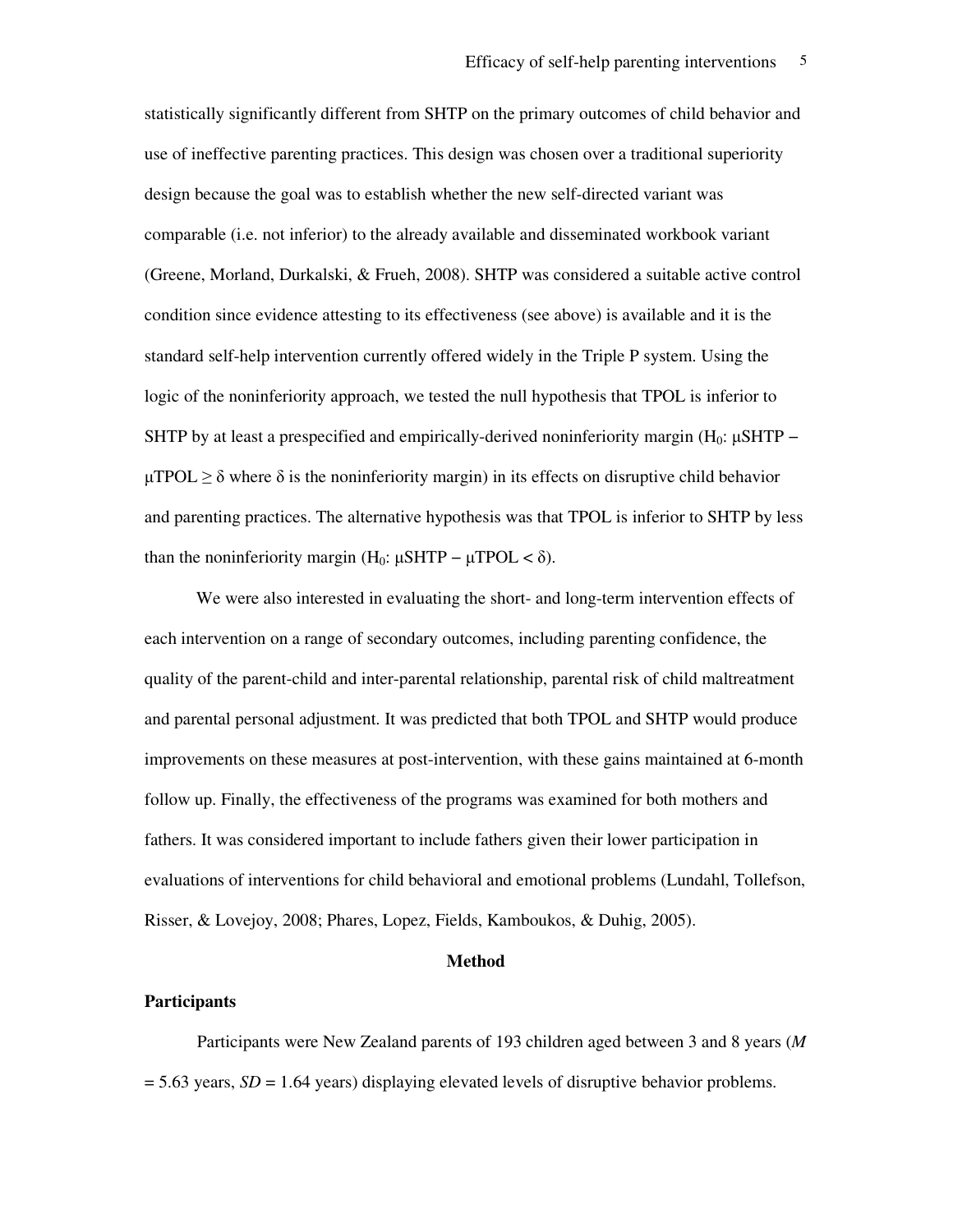Both parents in two-parent households were invited to participate in the study, resulting in 190 mothers and 148 fathers completing the baseline assessment. The mother sample consisted entirely of biological or adoptive mothers, while the father sample comprised 145 biological, adoptive or step-fathers, one grandmother, one grandfather, and one mother's same-sex partner who identified as the target child's secondary caregiver. The data from the latter three individuals were included in the father dataset to ensure that children were rated by only one participant in each set of analyses, as the child rated by these individuals was also rated by their mother.

Around 67% of the target children were male. The children largely came from New Zealand European backgrounds (90%), with representation from Maori (4%), Pacific Islander (4%) and Asian (2%) groups. Most children (77%) lived with their two biological or adoptive parents, 14% in sole parent households, and 7% in step- or blended families. Around 54% of families had a combined annual family income of over \$NZ70,000 and 20% earned less than \$NZ40,000 per year. Most parents indicated that they had enough money left over after paying for their essential expenses to purchase some (45%) or most (30%) of the things they wanted. However, 20% of parents reported that they had not been able to meet their essential expenses at some point over the past 12 months.

The mean age of mothers in the study was  $37.19$  years (*SD* = 5.88 years) and the mean age of fathers was 39.63 years ( $SD = 6.73$  years). Around half the sample was university educated (47% mothers, 48% fathers), and an additional quarter of parents had completed some form of post-secondary school education, including a trade or apprenticeship (7% mothers, 17% fathers) or vocational training certificate (20% mothers, 8% fathers). Tables 1 and 2 display the relevant descriptive information (means and SDs or frequencies) for each condition on the key demographic characteristics.

\_\_\_\_\_\_\_\_\_\_\_\_\_\_\_\_\_\_\_\_\_\_\_\_\_\_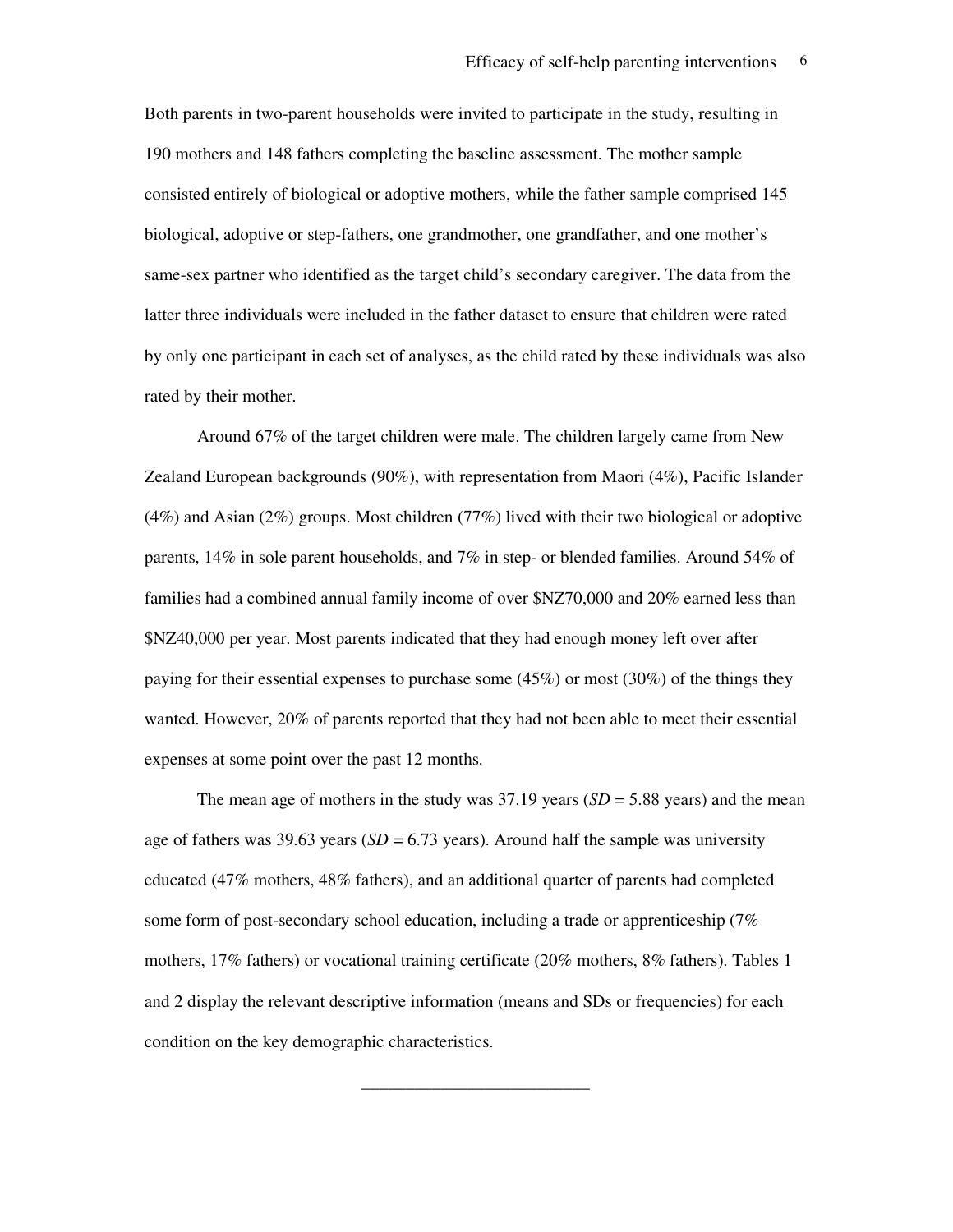Insert Tables 1 and 2 about here

\_\_\_\_\_\_\_\_\_\_\_\_\_\_\_\_\_\_\_\_\_\_\_\_\_\_\_

**Recruitment and screening.** Recruitment involved community outreach via a media release distributed to local and national media and emails to schools and childcare centers throughout New Zealand. Three hundred and fifty parents from a mix of urban and rural locations responded to the advertisements and participated in a telephone screening interview designed to inform parents of the study requirements and assess eligibility. Parents were eligible for the project if they a) had a child aged between 3 and 8 years; b) the child did not have an intellectual or developmental disability (since there are other specially designed parenting interventions that are more suitable for this population); c) the child or the parent were not receiving any sort of treatment or medication for the child's behavioral difficulties; d) the parents themselves were not receiving treatment for their own emotional or psychological difficulties; and e) parents were able to read a newspaper without assistance. In addition, parents needed to report an elevated level of behavior problems in the child, based on their scores on a 15-item version of the Eyberg Child Behavior Inventory (ECBI; Eyberg, 1978) developed by Metzler, Sanders, Rusby, and Crowell (2012). This ECBI screener correlated highly with the original ECBI (*r* = .94) and possessed good internal consistency (*α* = .91). Of the parents screened, 210 met eligibility criteria and were invited to participate. The most common reason for exclusion was parental report of child behavior below the cut-off on the ECBI screener. Parents from 193 eligible families completed their baseline assessment and were randomly allocated to receive Triple P Online (*N* = 97) or the Every Parent's workbook  $(N = 96)$ . See Figure 1 for a description of the participant flow through the study. **Measures** 

**Family background information.** A brief survey was used to collect demographic information at pre-intervention which included questions about parent and children's gender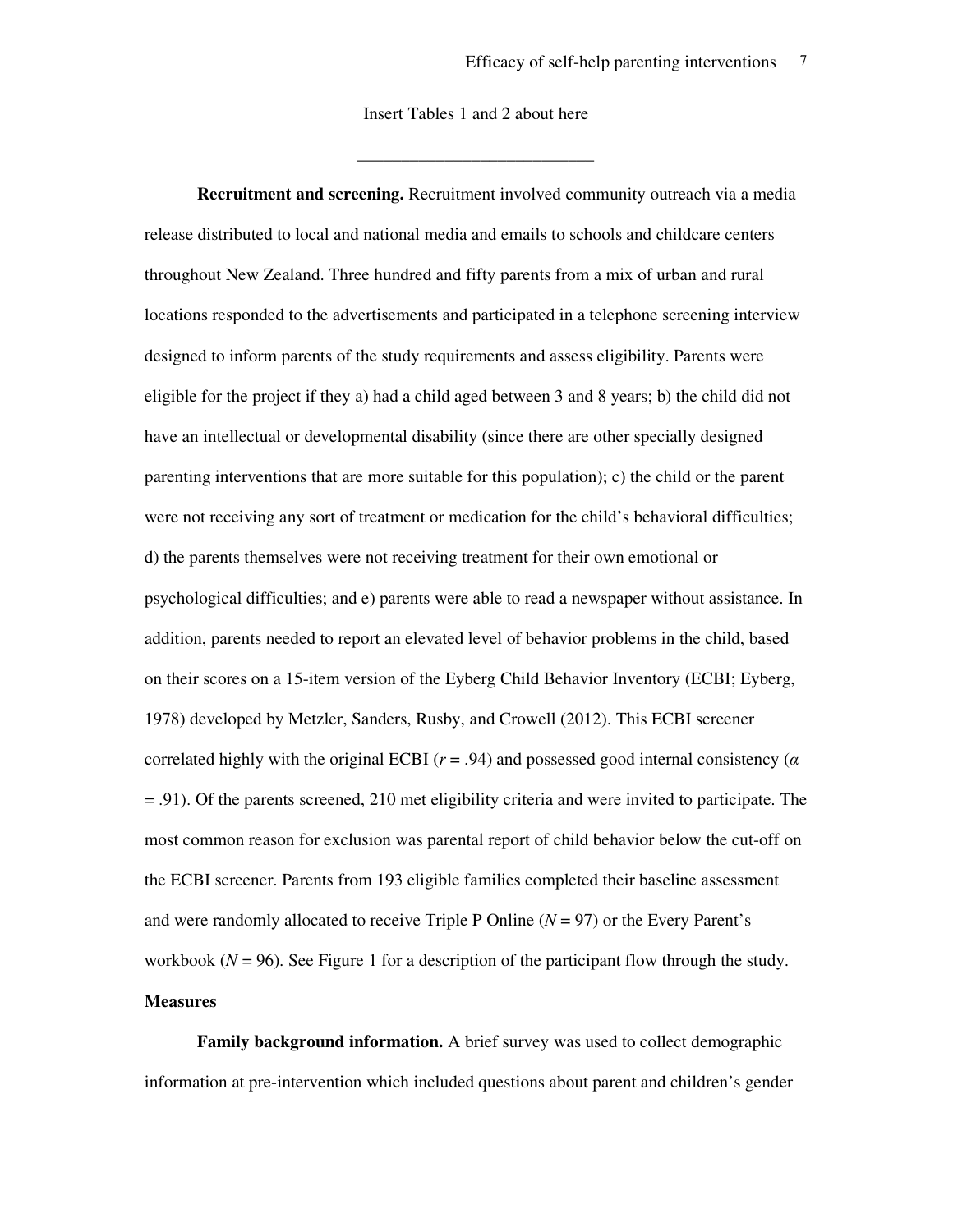and age, parental marital status, employment details and education, and family composition and financial status.

**Child behavior.** Parents completed the Eyberg Child Behavior Inventory (ECBI; Eyberg, 1978) at each assessment point. The ECBI comprises a list of 36 problem behaviors and parents are asked to rate the frequency of their occurrence on a 7-point scale (the Intensity scale), as well as to indicate whether they viewed that behavior as a problem or not (the Problem scale). Both the Intensity and Problem scales had good internal consistency in this sample ( $\alpha$  = .85 and .80 respectively) and the scale has been shown to discriminate between children with and without disruptive behavior problems (Burns & Patterson, 2001).

**Parenting practices.** Inappropriate discipline styles were measured using the 30-item Parenting Scale (PS; Arnold, O'Leary, Wolff, & Acker, 1993). Each item contains a less effective and a more effective anchor, and parents rate on a 7-point scale the extent to which each end is typical of their disciplinary response. Scores on the PS are summed to yield three sub-scales; Laxness, Over-reactivity, and Verbosity. Each of these scales had adequate internal consistency in the current sample ( $\alpha$  = .85, .81 and .63 respectively) and have been shown to have good test-retest reliability ( $r = .83$ ,  $.82$  and  $.79$  respectively; Arnold, et al., 1993). The scales have also been shown to discriminate between clinic and nonclinic mothers, and to be significantly associated with observed parenting behavior (Arnold, et al., 1993).

**Parenting confidence.** The Parenting Task Checklist (PTC; Sanders & Woolley, 2005) was used to assess parents' task-specific self-efficacy across two domains; confidence in managing difficult child behaviors like whining, interrupting, and temper tantrums (Behavioral Self-Efficacy) and confidence in managing challenging behavior in different settings, including out shopping and going to the doctor (Setting Self-Efficacy). Parents are instructed to rate their level of confidence for each item on a scale from 0 (certain I can't do it) to 100 (certain I can do it). Both the Behavioral Self-Efficacy and Setting Self-Efficacy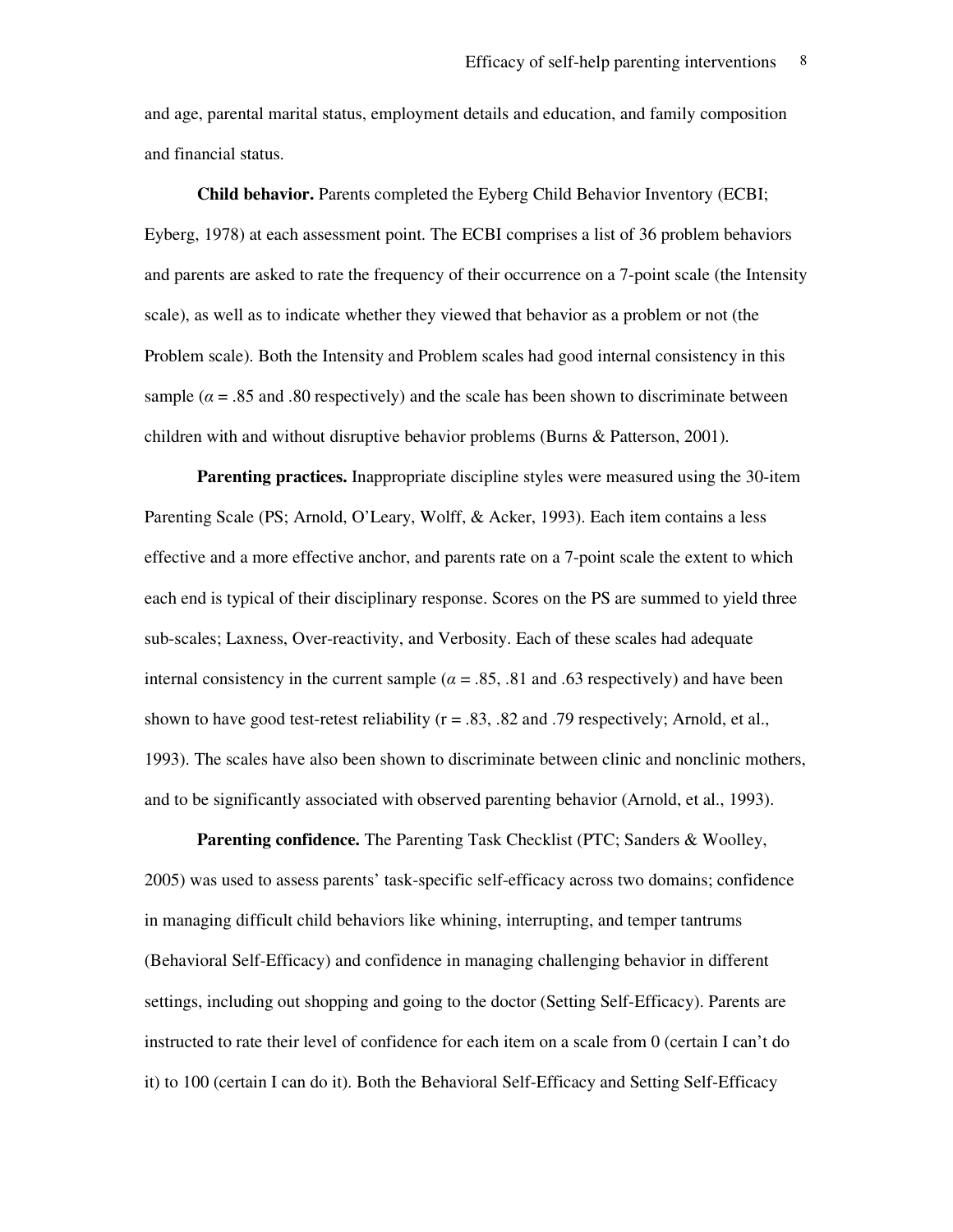scales had excellent internal consistency in this sample at pre-intervention ( $\alpha$  = .94 and .87 respectively), and the scales have been shown to discriminate between clinic and community mothers (Sanders & Woolley, 2005).

**Parent-child relationship**. The quality of the parent-child relationship was assessed using an 11-item scale (Metzler, Biglan, Ary, & Li, 1998). The first 10 items asked specific questions about positive and negative aspects of spending time with one's child, while the final item was a global measure of overall happiness in the parent-child relationship. Parents were asked to indicate how true each of the statements was on a 7-point scale. The internal consistency of this scale in the present study was  $\alpha = .83$ .

**Child maltreatment risk.** Two questionnaire measures were used to assess parental risk of abusing their child. The Parental Anger Inventory (PAI; Sedlar & Hansen, 2001) contains 50 items describing common child behavior and discipline issues. Parents were asked to indicate if each issue had been a problem in the past month (Problem scale), as well as to rate how angry the situation had made them on a 5-point scale (Intensity scale). The Intensity scale was used in the present study ( $\alpha$  = .95).

 A brief version of the Child Abuse Potential Inventory (Brief CAP; Ondersma, Chaffin, Simpson, & LeBreton, 2005) was also used to assess child maltreatment risk. Parents are asked to indicate whether they agreed or disagreed with a list of 34 statements. The brief CAP yields a Risk scale, a Lie scale and a Random Responding scale, with the Risk score used in the present study ( $\alpha$  = .83 in the current sample). The Brief CAP Risk score is highly correlated (*r* = .96) with the full CAP and predicts future child protection reports.

**Parental adjustment.** The Depression Anxiety Stress Scales (DASS; Lovibond & Lovibond, 1995) is a 21-item questionnaire that assesses symptoms of depression, anxiety and stress in adults. Each scale possessed good internal consistency in this sample ( $\alpha$  = .86, .83.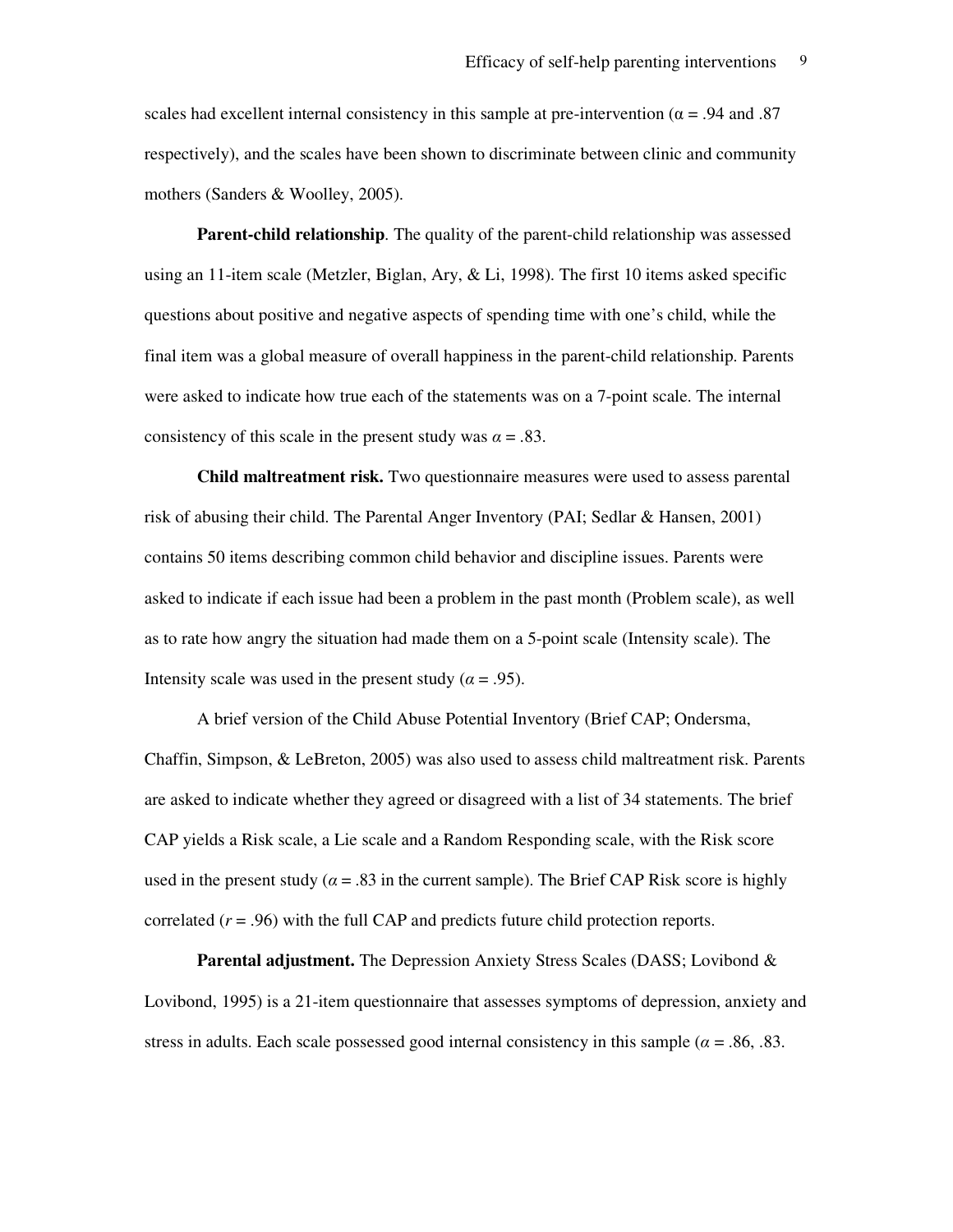and .84 respectively) and has been found to have good convergent and discriminant validity (Crawford & Henry, 2003).

**Parental relationship functioning.** Parents who were married or in a cohabiting relationship completed the Parent Problem Checklist (PPC; Dadds & Powell, 1991) and the Relationship Quality Index (RQI; Norton, 1983). The PPC contains 16 items covering the extent to which parents disagree over rules and discipline, engage in open conflict over childrearing issues, and undermine each other's relationship with their children. Parents were asked to indicate for each item whether the issue had been a problem for them and their partner (the Problem scale;  $\alpha = .81$ ) and the extent to which it had been a problem (the Extent scale;  $\alpha$  = .90). The RQI assessed overall relationship satisfaction. The first five items relate to various aspects of couple relationships and require parents to rate on a 7-point scale their agreement with each item. The final item assesses global relationship satisfaction and is rated on a 10-point scale. The RQI had excellent internal consistency in this sample,  $\alpha = .97$ .

**Parent satisfaction.** At post-intervention, parents completed a Client Satisfaction Questionnaire (CSQ; Sanders, Markie-Dadds, Tully, & Bor, 2000). The CSQ contains 13 items rated on a 7-point scale assessing parents' opinion of the quality of the service provided. Questions address how well the program met the parent's and child's needs, whether the program decreased the child's behavior problems and improved parent's ability to manage their child's behavior.

### *Design*

The study was a 2 (group: TPOL vs. SHTP ) X 3 (time: pre-intervention, postintervention, 6-month follow up) repeated measures noninferiority randomized trial. Stratified random assignment to groups was used, controlling for parent's ethnic group membership (NZ European, Maori, Pacific Islander, Other) and household configuration (one- or two-parent household). Randomization was conducted using a list of computer-generated random numbers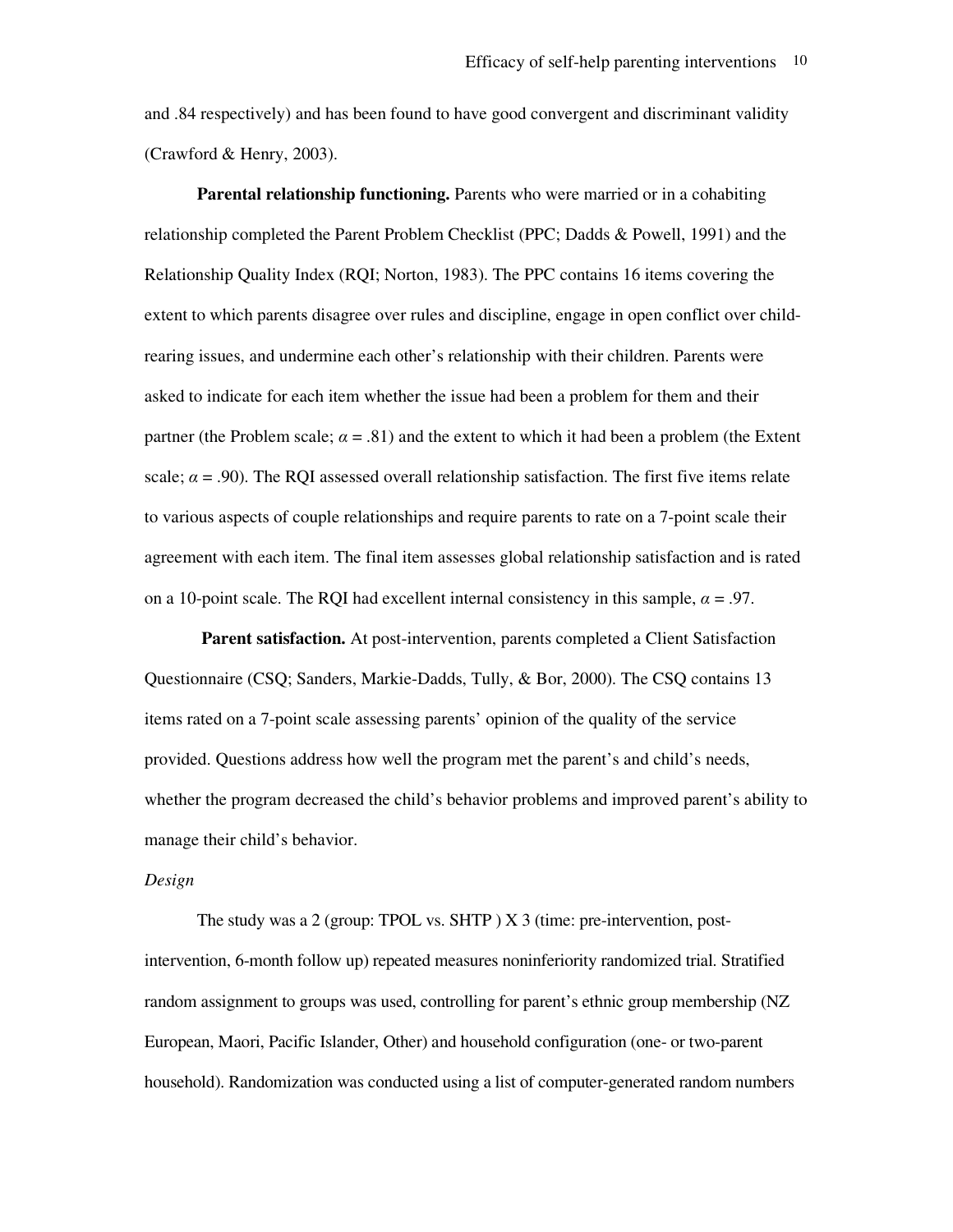and families were assigned sequentially to condition within the blocks of demographic control variables after completing their initial assessment.

#### **Procedure**

Ethical clearance for the study was obtained from the University of Auckland Human Participants Ethics Committee. Written informed consent was obtained from all participating parents. Eligible parents completed the pre-intervention assessment and informed consent process either online or in hard copy. Both parents were encouraged to participate in two-parent households. Parents completed the assessment at pre- and post-intervention and at 6-month follow up. The post-intervention assessment was conducted 14 weeks after parents were notified of their condition and were posted the workbook or emailed the log on information for TPOL.

To facilitate program adherence, parents in both conditions participated in a brief five- to 10-minute motivational interview over the telephone upon allocation to condition and again 4 weeks and 8 weeks into the intervention period. The interview protocol was derived from work by Nock and Kazdin (2005) and prompted parents to identify and problem solve any barriers to completing the upcoming sessions. Parents were also asked to identify a suitable day and time each week to devote to the program in the initial interview. The interviews were not designed to offer adjunctive therapeutic support or assistance. If parents asked questions about program content or strategy implementation, they were referred to their program materials. The second author and a trained research assistant conducted the interviews.

### **Intervention conditions**

**Self-help Triple P.** Parents assigned to the SHTP condition were posted the Every Parent's Self-Help workbook (Markie-Dadds, Sanders, & Turner, 1999) after completion of their initial assessment. SHTP includes a series of 10 weekly sessions designed to assist parents with the implementation of positive parenting and discipline techniques with their children. Each module contains readings and activities and suggested homework tasks for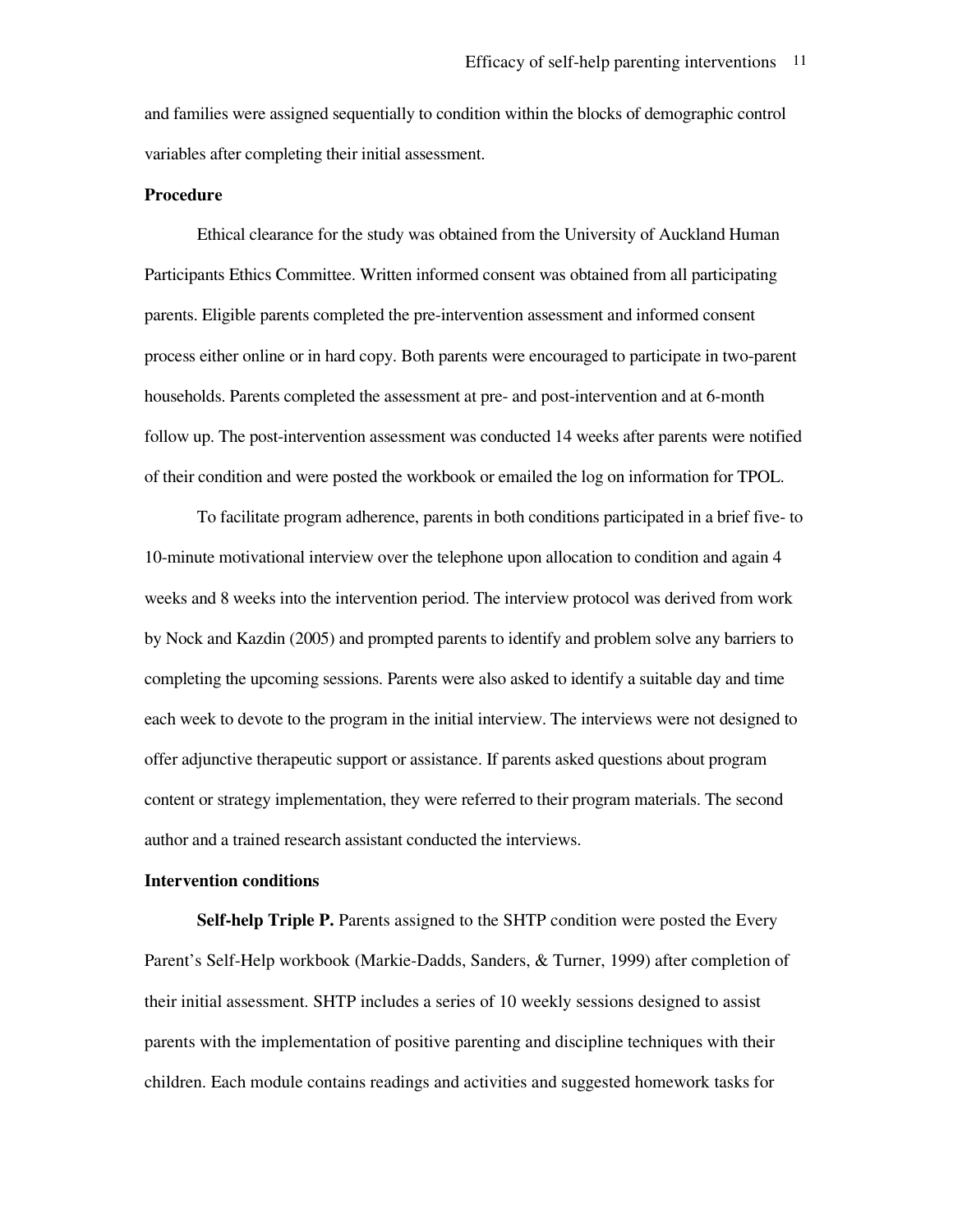parents to complete. Parents are encouraged to monitor their own and their child's behavior and set and review goals for change.

In the first three modules, parents are taught about the five core principles of positive parenting and common causes of child behavioral problems, and are then presented with instruction in strategies for promoting a positive relationship with children, increasing desirable behavior, teaching new skills and behaviors and managing misbehavior. In the next three modules, parents are guided through the implementation of 20-minute practice sessions of the strategies covered in the first three sessions, then in modules seven to nine, parents are taught strategies to plan for and manage high-risk situations. The final module prompts parents to review progress made to date and provides them with suggestions for maintaining change over time.

**Triple P Online (TPOL).** TPOL (Turner & Sanders, 2011) is an 8-module behavioral family intervention formatted for delivery over the internet. The program addresses identical content areas and parenting strategies as the workbook. However, TPOL is designed to promote interest, engagement, and program compliance through its use of user-friendly navigation, appealing graphics, video demonstrations of parenting skills and case scenarios, and 'voxpops' from parents describing their experiences and challenges. Additional features include parent-driven branching to review certain topics or gain more information, computerassisted goal setting, probes and exercises to assist parents in checking mastery, and downloadable worksheets, tip sheets and podcasts to review session content. The program also provides parents with a customizable and printable notebook that automatically records parent's goals and responses to exercises.

The 8 modules in the program are structured sequentially meaning that parents must complete the modules in a set order. The program does, however, allow users to review previously completed modules or topics. Modules one to four cover identical content as the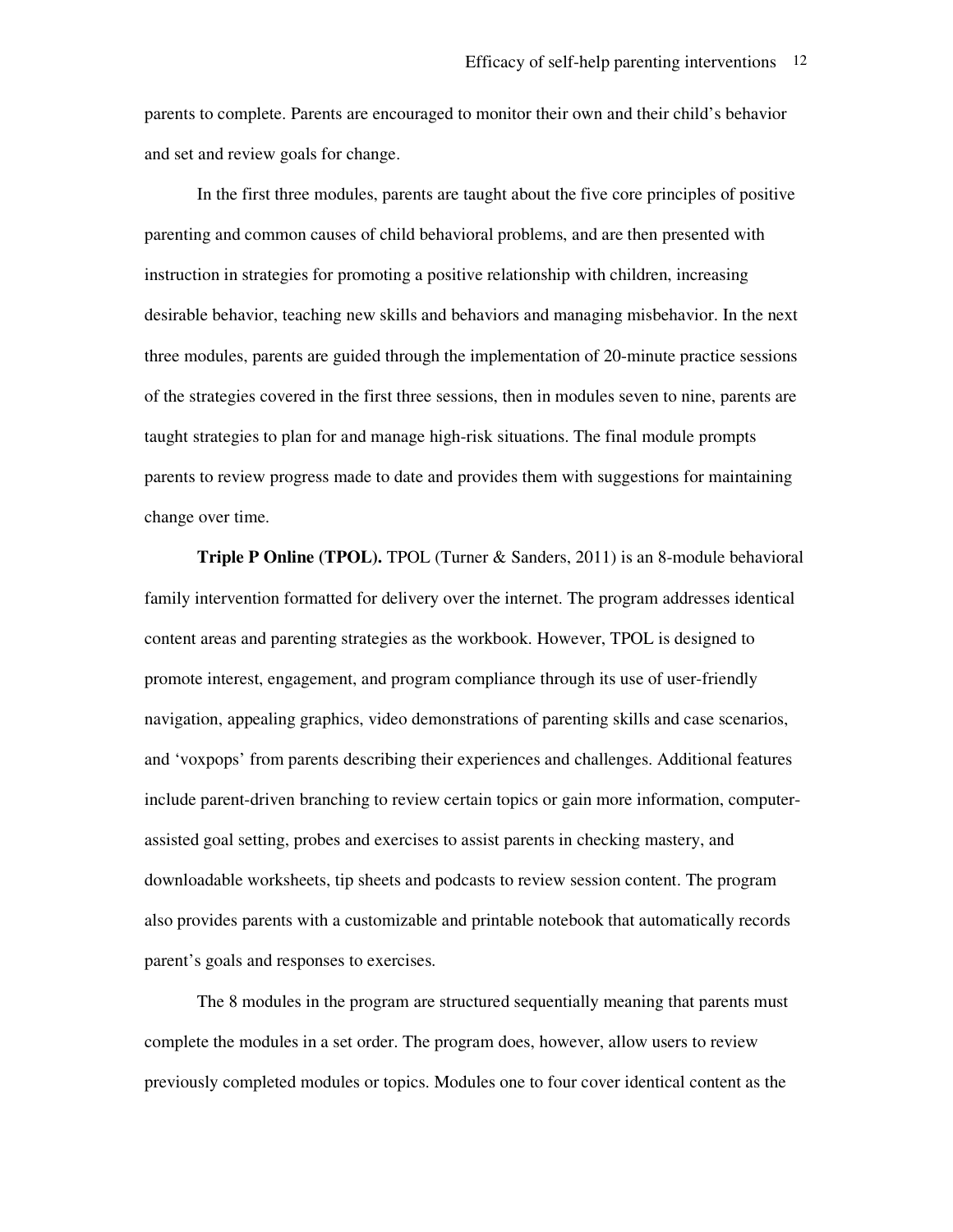first three modules in the workbook program. Parents are then taken through a formal example of applying their positive parenting strategies to managing disobedience in module five, and modules six and seven cover the strategies and routines for planning ahead for highrisk times. The final module covers strategies for maintaining change and for encouraging confidence and building social skills in children.

### **Statistical analyses**

 Analyses of variance (ANOVAs) for continuous variables and chi-square tests for categorical variables on all sociodemographic variables and outcome variables were conducted first to check for adequate randomization. To assess whether TPOL was noninferior in its effectiveness to SHTP, a noninferiority margin was determined based on the effect sizes on primary parenting and child behavior outcome measures from a previous waitlist control trial of SHTP (Markie-Dadds & Sanders, 2006). This approach was consistent with CONSORT guidelines for conducting and reporting noninferiority trials (Piaggio, et al., 2006) and was based on recommendations that a clinically unimportant difference between the two treatment groups should be one half or less of the historical effect size of the established intervention (Temple & Ellenberg, 2000). Specifically, effect sizes were calculated for the parenting and child behavior measures that showed significant improvement at post-intervention relative to the waitlist condition in the trial reported by Markie-Dadds and Sanders; namely the ECBI Intensity, ECBI Problem and PS Over-reactivity scales. The effect sizes for the group differences on these scales were all large (*d* = .86, .89, and .89 respectively). Half of these effects sizes was indicative of a medium effect, which we considered to be a clinically meaningful difference between the two groups, and therefore too large a difference to be clinically unimportant. As a result, we employed an effect size cut-off of *d* = 0.20 as our margin of noninferiority, meaning that if the effect size for the difference between the workbook and online conditions was less than .20, then noninferiority of TPOL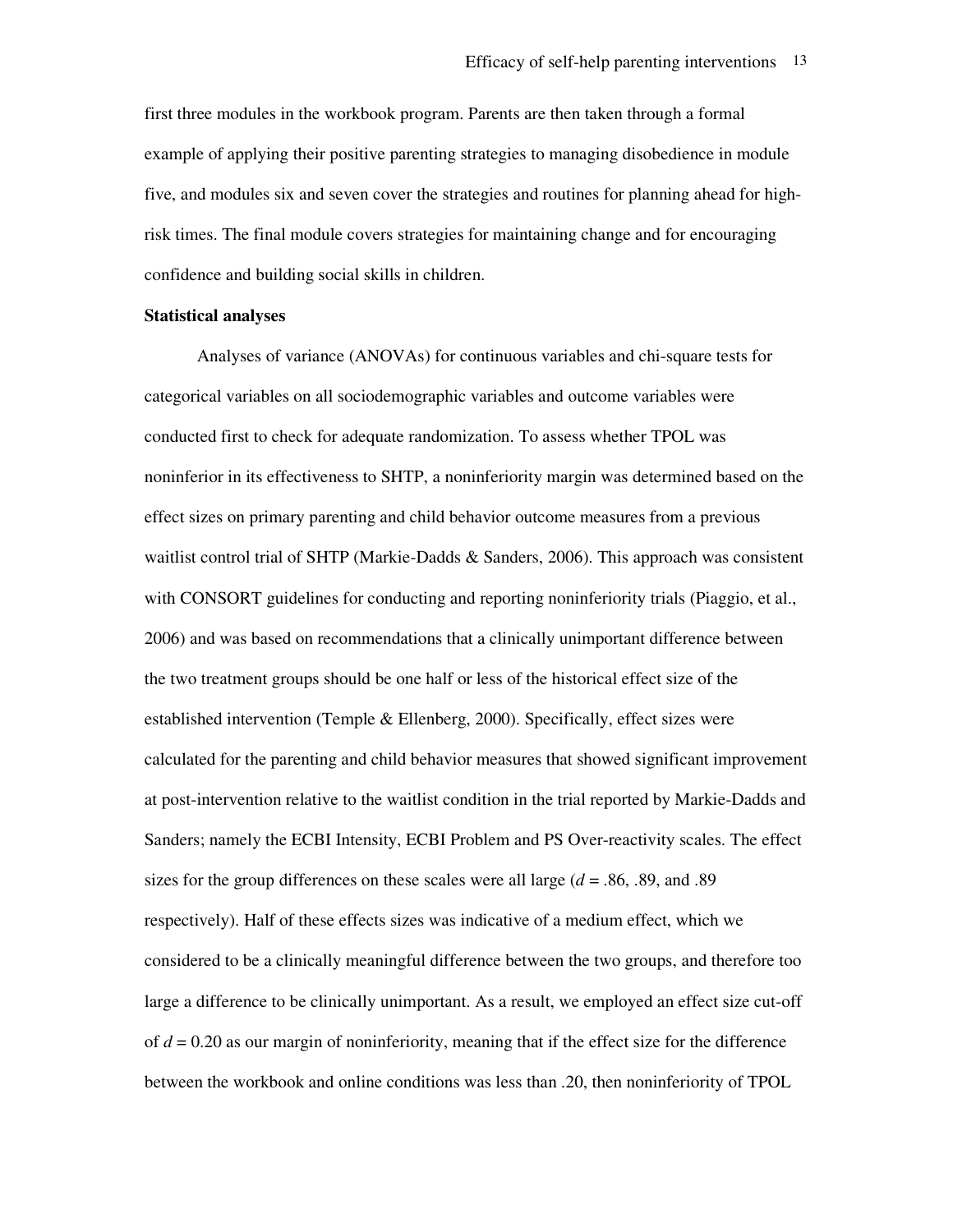can be concluded. This effect size, therefore, was much more conservative than using half of the historical effect size. Both per-protocol and intent-to-treat approaches were used in the subsequent analyses, although a per-protocol approach was used in the first instance, since this is considered to be more conservative than an intent-to-treat approach in noninferiority settings (Greene et al., 2008).

 Since effectiveness of the workbook on the remaining measures had not been previously established, noninferiority of TPOL to SHTP could not be investigated. Thus, short- and long-term intervention effects on these measures were analyzed using a series of 2 (condition: workbook vs. TPOL) X 2 (time: pre-intervention and post-intervention; postintervention and 6-month follow up) repeated-measures ANOVAs or multivariate ANOVAs (MANOVAs). This repeated measures approach was selected since we were mostly interested in time effects within each condition rather than differences in outcomes between conditions (Rausch, Maxwell, & Kelley, 2003). Based on the recommendations outlined by Rausch et al. (2003), analyses were run using both the mixed-model approach specified above and using separate single-factor within-subjects analyses (i.e., repeated measures within each condition). The findings of both analyses were identical. MANOVAs were conducted where multiple measures of the same constructs were used; namely for child behavior (ECBI Intensity and Problem), parenting styles (PS Over-reactivity, Laxness and Verbosity), parenting confidence (PTC Setting and Behavior), risk of child maltreatment (PAI Intensity and Brief CAP), parental adjustment (DASS Depression, Anxiety, and Stress), parental relationship functioning (PPC Problem and Extent, and RQI). An ANOVA was used to evaluate intervention effects for parents' reports of the quality of the parent-child relationship. For each measure and each intervention condition, effect sizes were calculated to evaluate the level of clinically significant change from pre- to post-intervention and from post-intervention to 6-month follow up. Separate analyses were performed for mother and father data.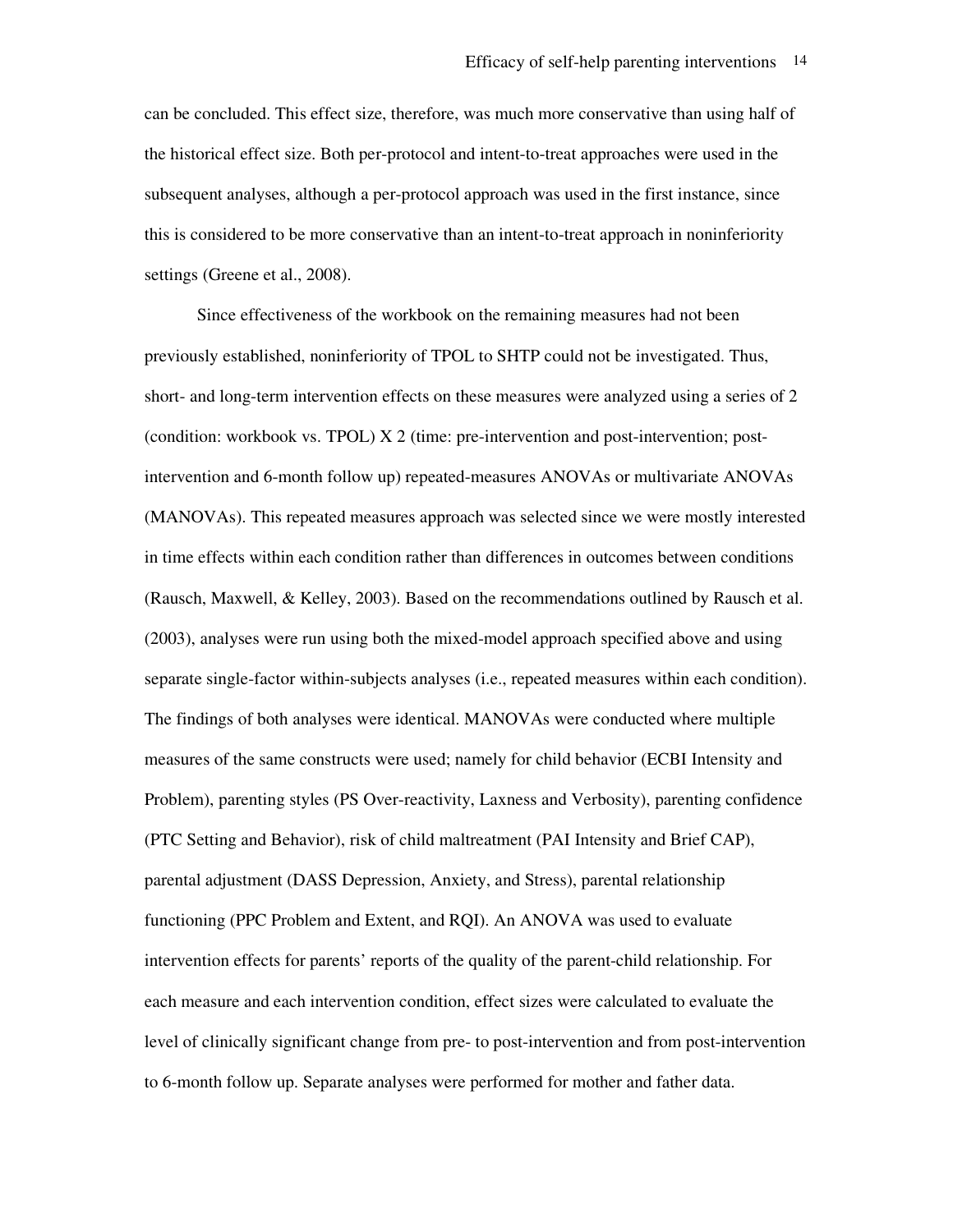### **Results**

### **Preliminary Analyses**

Results of independent groups *t*-tests on continuous variables and chi square analyses of categorical variables revealed no between-groups differences on any of the demographic variables. In addition, there were no significant differences in pre-intervention levels of the outcome variables as reported by mothers. For fathers, those in the SHTP condition reported a greater number of problems on the PPC (*M* = 5.33; *SD* = 3.70), than those allocated to the online condition  $(M = 4.02; SD = 3.13)$ ,  $t(142) = -2.29$ ,  $p = .02$ . On the whole, however, the randomization process was successful and the two groups were not significantly different at baseline by either mother or father report.

#### **Attrition**

Rates of attrition at post-intervention and follow up are displayed in Figure 1. A series of independent groups *t*-tests and chi square analyses were used to assess whether there were any systematic biases in participant attrition. Mothers who did not complete post-intervention had significantly higher risk scores on the Brief CAP ( $M = 8.67$ ;  $SD = 5.61$ ) compared to mothers who did complete post-intervention  $(M = 5.79; SD = 4.60)$ ,  $t(188) = .28$ ,  $p = .024$ ). There were no other significant differences in baseline measures between non-completers and completers at post-intervention and follow up for mothers or fathers. There were also no significant differences in demographic characteristics between completers and noncompleters.

### **Noninferiority analyses on primary outcome measures**

 Table 3 presents the means and standard deviations for mother- and father-reported changes from pre- to post-intervention for the ECBI Intensity and Problem scales and PS Over-reactivity scale, as well as the effect sizes for the difference between the two conditions on these measures. For all three measures, by both mother and father report, the effect size for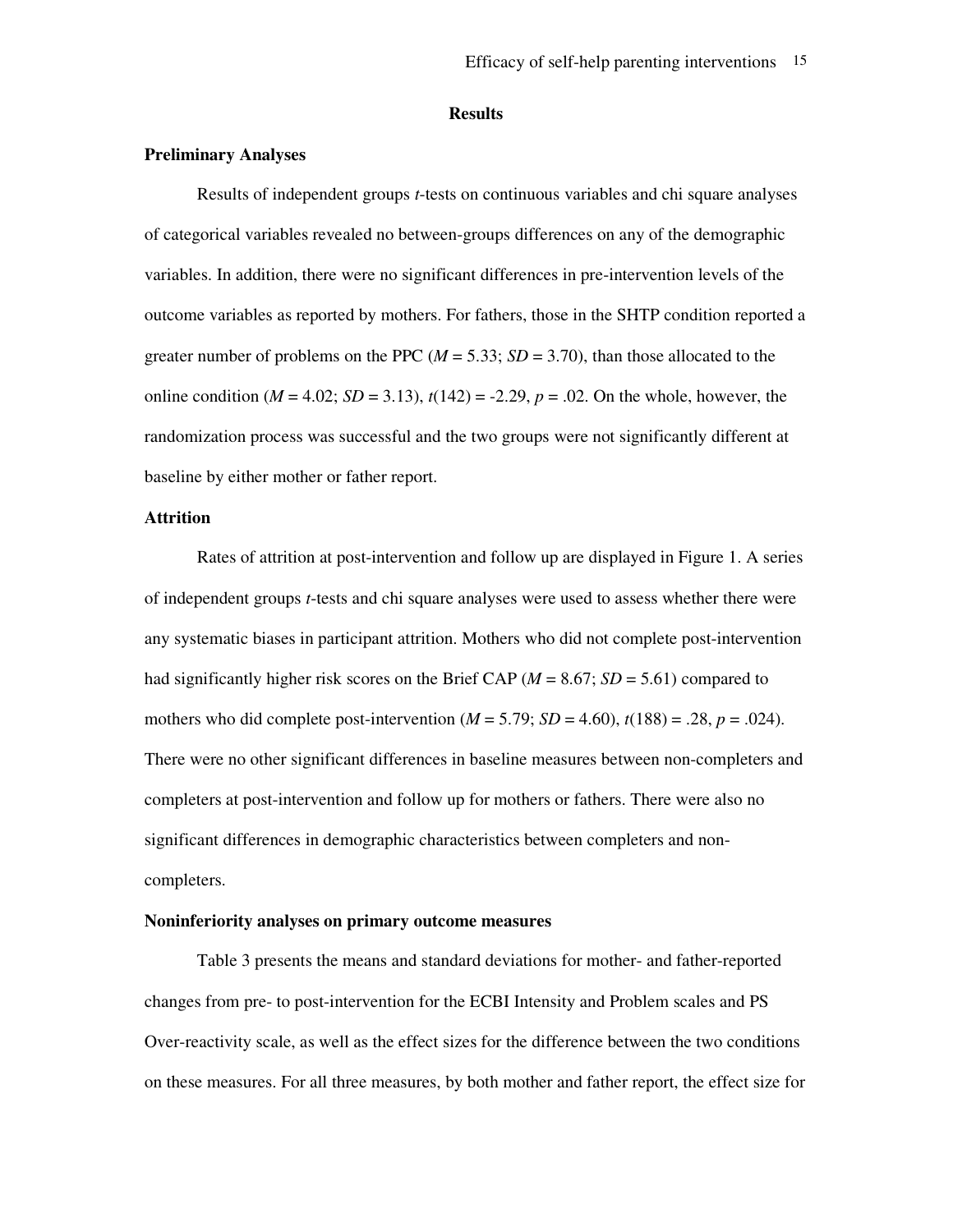the difference between the workbook and online conditions was less than the noninferiority cut-off of 0.20. Thus, TPOL produced short-term intervention effects for child behavior and dysfunctional parenting that were noninferior to the intervention effects of SHTP.

**Intent-to-treat analyses.** The noninferiority analyses reported above were repeated for all participants who were present at randomization regardless of assessment or intervention completion. The last-observation-carried-forward method was used to replace values for participants who did not complete the post-intervention assessment. Consistent with the per-protocol analyses, all effects sizes for both mothers and fathers were below the noninferiority cut-off. Specifically, for mothers, the effect sizes for the ECBI Intensity and Problem scales and PS Over-reactivity scale were  $d = -0.12$ ,  $-0.08$ , and  $-0.02$  respectively, and for fathers the effect sizes were  $d = -0.14, -0.18,$  and 0.08.

Insert Table 3 about here

\_\_\_\_\_\_\_\_\_\_\_\_\_\_\_\_\_\_\_\_\_\_\_\_\_

\_\_\_\_\_\_\_\_\_\_\_\_\_\_\_\_\_\_\_\_\_\_\_\_\_

### **Short-term intervention effects**

Table 4 contains descriptive statistics for mothers and fathers for all measures at preand post-intervention, as well as univariate *F* values for the main effects of time and condition and for the condition X time interaction. Effect sizes for pre- to post-intervention change are also displayed in Table 4.

**Child behavior.** There were no significant multivariate effects of condition from preto post-intervention for mothers  $(F(2, 171) < 1.00, ns)$  or fathers  $(F(2, 117) < 1.00, ns)$ , nor was there a significant condition X time interaction,  $F(2, 171) < 1.00$ , *ns* for mothers and  $F(2, 171)$ 117) < 1.00, *ns* for fathers. Thus, there were no differences between the intervention conditions in parent-reported changes over time in child behavior. There was, however a significant multivariate effect of time by both mother  $(F(2, 171) = 199.09, p < .001)$  and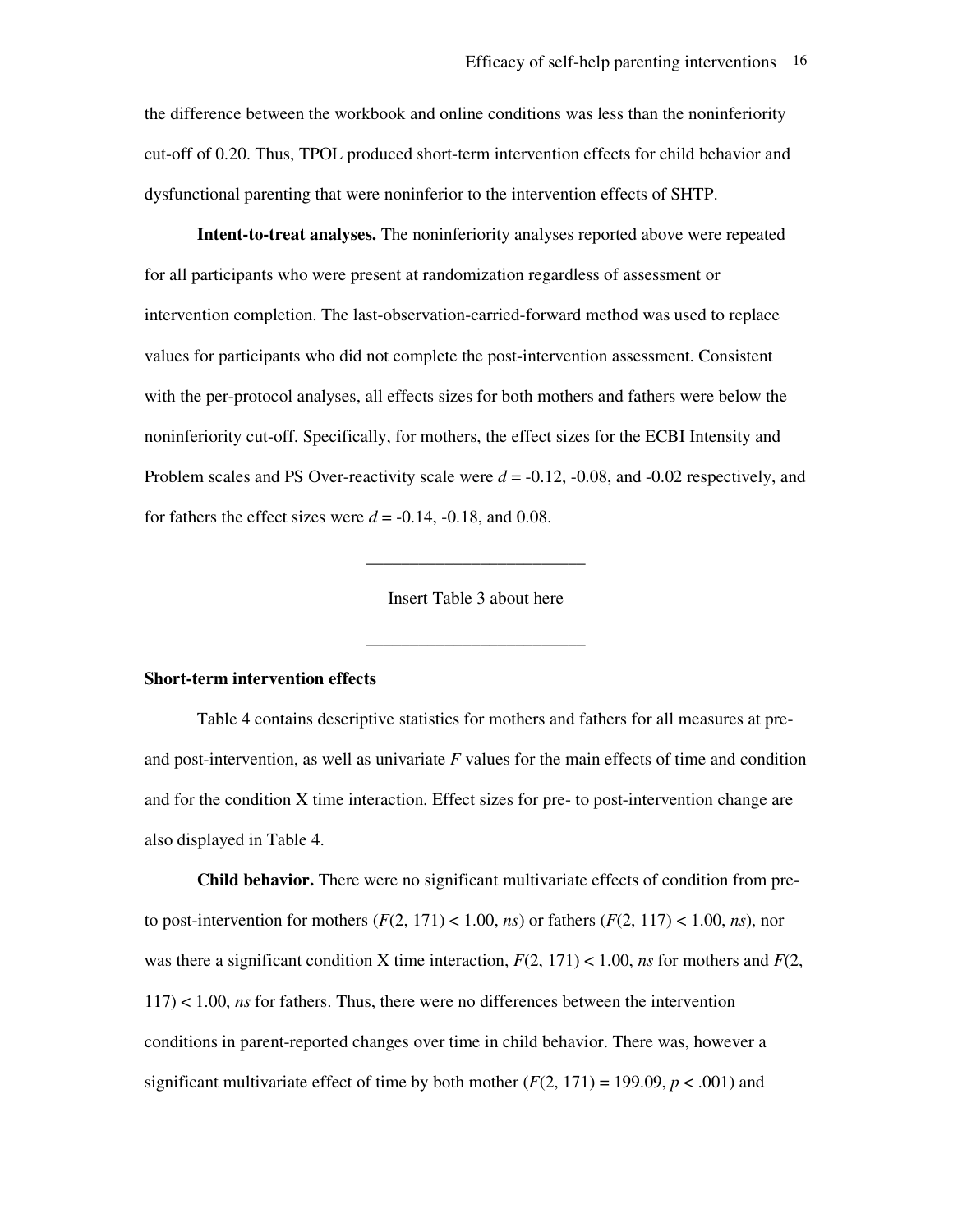father report  $(F(2, 117) = 44.36, p < .001)$ , and significant univariate effects for both scales on the ECBI (see Table 4). Thus, there were significant decreases in child behavior difficulties at post-intervention as reported by both parents. For mothers, these effects were large for both conditions, and for fathers the effect was large for TPOL and medium for the SHTP.

**Parenting styles.** For both mothers and fathers, the multivariate effects of condition  $(F(3, 170) < 1.00$ , *ns* for mothers;  $F(3, 116) < 1.00$ , *ns* for fathers) and the condition X time interaction were not significant  $(F(3, 170) < 1.00$ , *ns* for mothers;  $F(3, 116) < 1.00$ , *ns* for fathers) indicating that declines in dysfunctional parenting styles did not differ across the two interventions. The multivariate effect for time was significant for both parents  $(F(3, 170)) =$ 97.53,  $p < .001$  for mothers,  $F(3, 116) = 12.42$ ,  $p < .001$  for fathers), and there were significant univariate time effects for all three scales on the PS (see Table 4). For mothers, the significant effects from pre- to post-intervention in dysfunctional parenting were large for both interventions. For SHTP fathers, the effects were medium for over-reactivity and verbosity, and small for laxness. Fathers who received TPOL evidenced small intervention effects across all three styles of dysfunctional parenting.

**Parenting confidence.** There were no multivariate effects of condition for mothers  $(F(2, 171) = 2.47, ns)$  or for fathers  $(F(2, 117) < 1.00, ns)$ , nor was there a significant multivariate condition X time interaction for mothers  $(F(2, 171) = 1.55, ns)$  or fathers,  $F(2,$ 117) < 1.00, *ns*. However, there was a multivariate effect of time for both parents, indicating that there were significant improvements from pre- to post-intervention in parenting confidence for both conditions and on both types of parenting confidence, *F*(2, 171) = 173.30,  $p < .001$  for mothers,  $F(2, 117) = 19.78$ ,  $p < .001$  for fathers. The effects sizes for mothers in both the SHTP and TPOL interventions were large, while for fathers the effect sizes were small for both conditions for setting self-efficacy, and medium for behavior self-efficacy.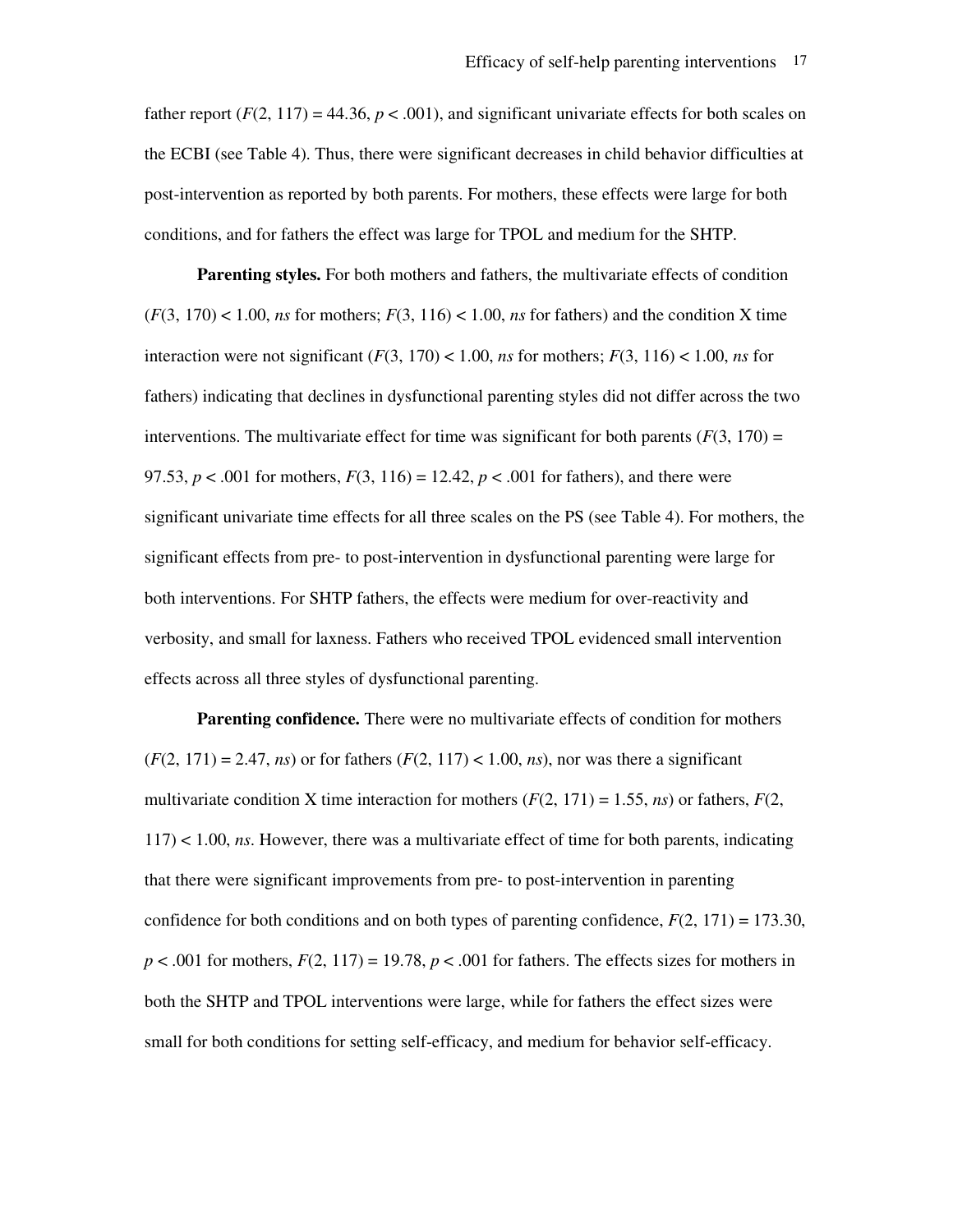**Parent-child relationship.** For both parents, the effect of condition and the condition X time interaction were not significant, while the effect of time was significant (see Table 4), suggesting that the parent-child relationship improved in quality from pre- to postintervention for both interventions. The intervention effect for mothers in both conditions was large, while the effects for fathers were medium.

**Child maltreatment risk.** As with the previous measures, there were no significant multivariate effects of condition for either parent  $(F(2, 171) < 1.00$ , *ns* for mothers,  $F(2, 117)$ < 1.00, *ns* for fathers) and the multivariate condition X time interaction was also not significant,  $F(2, 171) = 1.00$ , *ns* for mothers,  $F(2, 117) = 1.02$ , *ns* for fathers. The main effect for time was significant for both parents,  $F(2, 171) = 35.40$ ,  $p < .001$  for mothers,  $F(2, 171) = .001$  $117$ ) = 4.57,  $p = .012$  for fathers. Mother-reported anger over child-rearing issues declined significantly in both interventions, with SHTP mothers showing a medium effect on this measure and TPOL mothers showing a small effect. Similarly, mothers' scores on the Brief CAP declined in both conditions over the course of the intervention period, with small effect sizes for both interventions. For fathers, however, there was no univariate effect of time for the Brief CAP, although there was a significant decline in fathers' scores on the PAI Intensity scale. Examination of the effect sizes for each condition indicated that the decline in fatherreported anger was medium for the workbook condition, but not clinically significant for fathers who received TPOL.

**Parental adjustment.** There were no multivariate effects of condition for mothers  $(F(3, 170)$  <1.00, *ns*) or fathers  $(F(3, 116)$  < 1.00, *ns* for fathers) and the condition X time interaction was also not significant,  $F(3, 170) < 1.00$ , *ns* for mothers,  $F(3, 116) = 2.19$ , *ns* for fathers. There was a significant multivariate improvement in parental wellbeing from pre- to post-intervention for both parents in both treatment conditions,  $F(3, 170) = 23.77$ ,  $p < .001$  for mothers,  $F(3, 116) = 7.40$ ,  $p < .001$  for fathers. For mothers, the univariate effects of time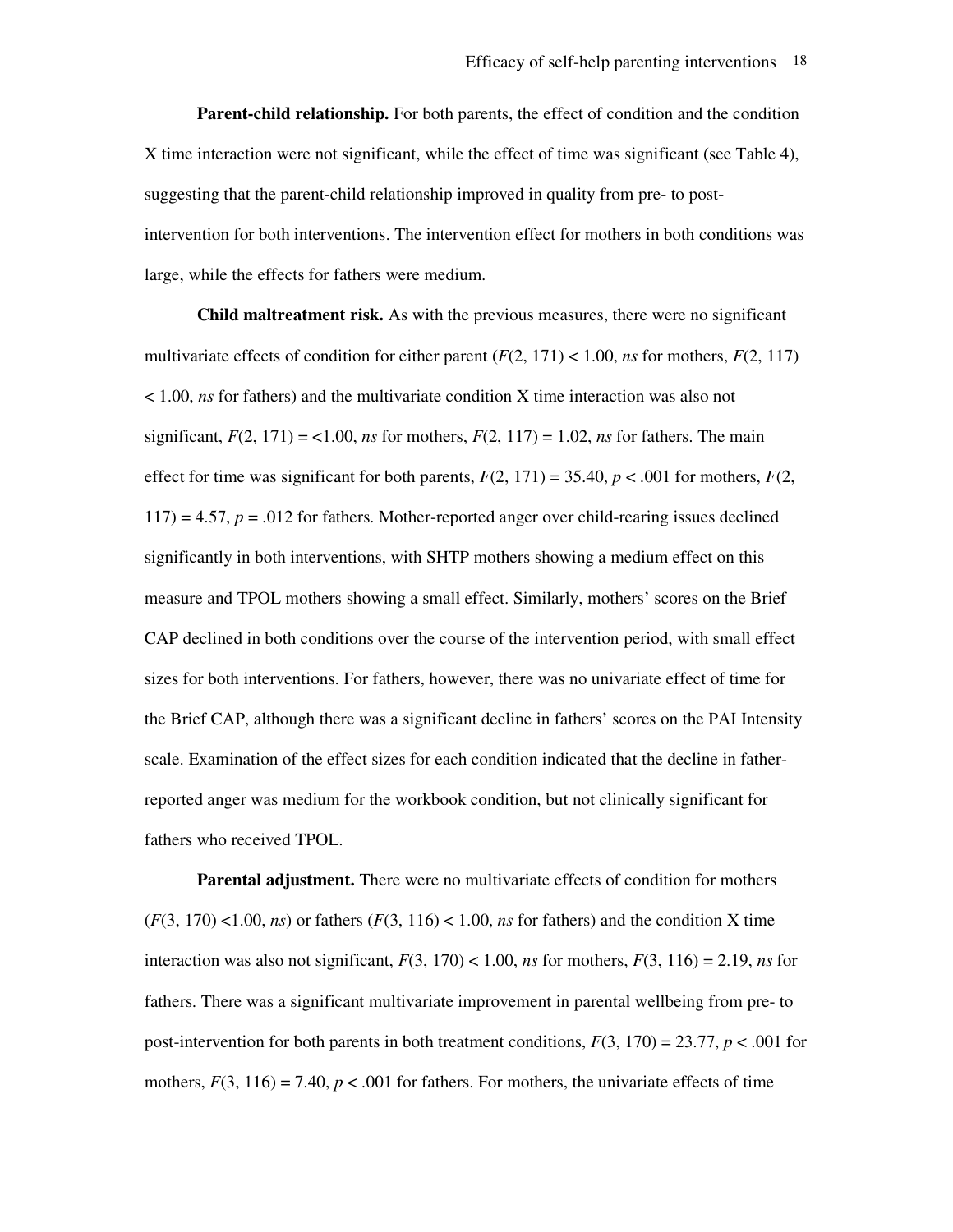were significant for all three scales on the DASS. The effects for depression were small in both conditions and the effects for stress were medium. On the anxiety scale there was a small effect for the TPOL condition, but no clinically meaningful effect for mothers who took part in SHTP. The only significant univariate effect of time on the DASS scales for fathers was for stress, which was in the medium range for SHTP fathers, and small for TPOL fathers. It should be noted that, even though there was no univariate effect for depression, the improvement shown by SHTP fathers was indicative of a small effect.

**Parental relationship quality.** There were no significant differences between intervention conditions on the measures of parental relationship quality (*F*(3, 144) < 1.00, *ns* for mothers;  $F(3, 112) = 2.16$ , *ns* for fathers) and the multivariate condition X time interaction was not significant,  $(F(3, 144) = 1.29$ , *ns* for mothers;  $F(3, 112) < 1.00$ , *ns* for fathers). The multivariate effect of time was significant for mothers  $F(3, 144) = 33.00$ ,  $p < .001$ ), with the univariate effects of time significant for mother-reported conflict over child-rearing on the PPC Extent and Problem scales. The effects were large for both of these scales for the SHTP group, and medium for the TPOL condition. There was no significant univariate effect of time for the RQI. The same pattern of findings was seen for fathers; both the multivariate effect of time  $(F(3, 112) = 12.31, p < .001)$  and the univariate effects of time on both of the PPC scales were significant, but not on the RQI. For SHTP fathers, the effect size of the decline over time in conflict over discipline was medium on both PPC scales, while for TPOL fathers, the effect was small on both scales.

Insert Table 4 about here

\_\_\_\_\_\_\_\_\_\_\_\_\_\_\_\_\_\_\_\_\_\_\_\_\_

\_\_\_\_\_\_\_\_\_\_\_\_\_\_\_\_\_\_\_\_\_\_\_\_\_

**Client satisfaction.** Independent group *t* tests revealed no significant differences in mothers' level of satisfaction with the intervention between the SHTP ( $M = 67.34$ ,  $SD =$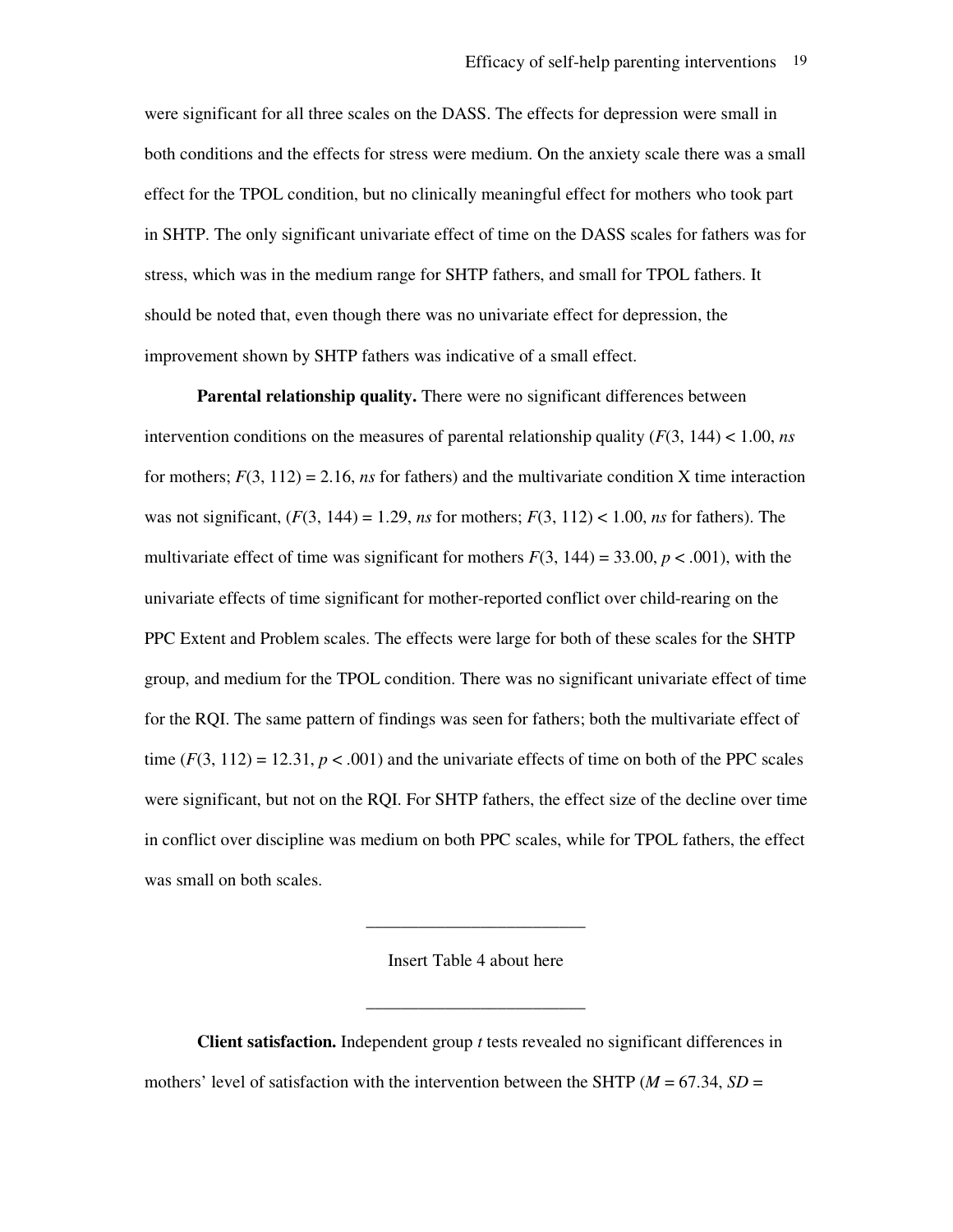14.06) and TPOL conditions (*M* = 68.66, *SD* = 12.17, *t*(172) < 1.00, *ns*). There were also no significant differences in fathers' satisfaction between the SHTP (*M* = 64.31, *SD* = 12.28) and TPOL interventions ( $M = 63.36$ ,  $SD = 14.06$ ,  $t(118) < 1.00$ , *ns*).

**Intent-to-treat analyses.** An identical pattern of results was seen using an intent-totreat approach across all measures and for both parents. There were no multivariate effects of condition, the condition X time interaction was not significant, but the multivariate effects of time were significant. In addition, the univariate effects of time significant in the per-protocol analyses were also significant using an intent-to-treat approach. Thus, for both parents, there were significant declines from pre- to post-intervention in levels of disruptive child behavior (ECBI Intensity and Problem), dysfunctional parenting styles (PS Over-reactivity, Laxness and Verbosity), risk of child maltreatment (PAI Intensity and Brief CAP for mothers only), and interparental conflict (PPC Problem and Extent). Moreover, significant improvements were evidenced in parenting confidence (PTC Setting and Behavior), the quality of the parentchild relationship, and parental adjustment (DASS Depression, Anxiety, and Stress for mothers, DASS Stress for fathers).

### **Long-term intervention effects**

 Table 5 reports the descriptive statistics, results of univariate ANOVAs, and effect sizes for the post-intervention and follow up assessments.

**Child behavior.** There were no significant multivariate effects of condition from postintervention to 6-month follow up for mothers  $(F(2, 156) < 1.00, ns)$  or fathers  $(F(2, 97) =$ 1.50, *ns*), nor was there a significant condition X time interaction, *F*(2, 156) < 1.00, *ns* for mothers and  $F(2, 97) = 1.01$ , *ns* for fathers. For fathers, there was no significant multivariate effect of time  $(F(2, 97) < 1.00, ns)$ , indicating that the improvements shown from pre- to postintervention were maintained at 6-month follow up. However, there was a significant multivariate effect of time for mothers  $(F(2, 156) = 4.66, p = .011)$ . Follow up univariate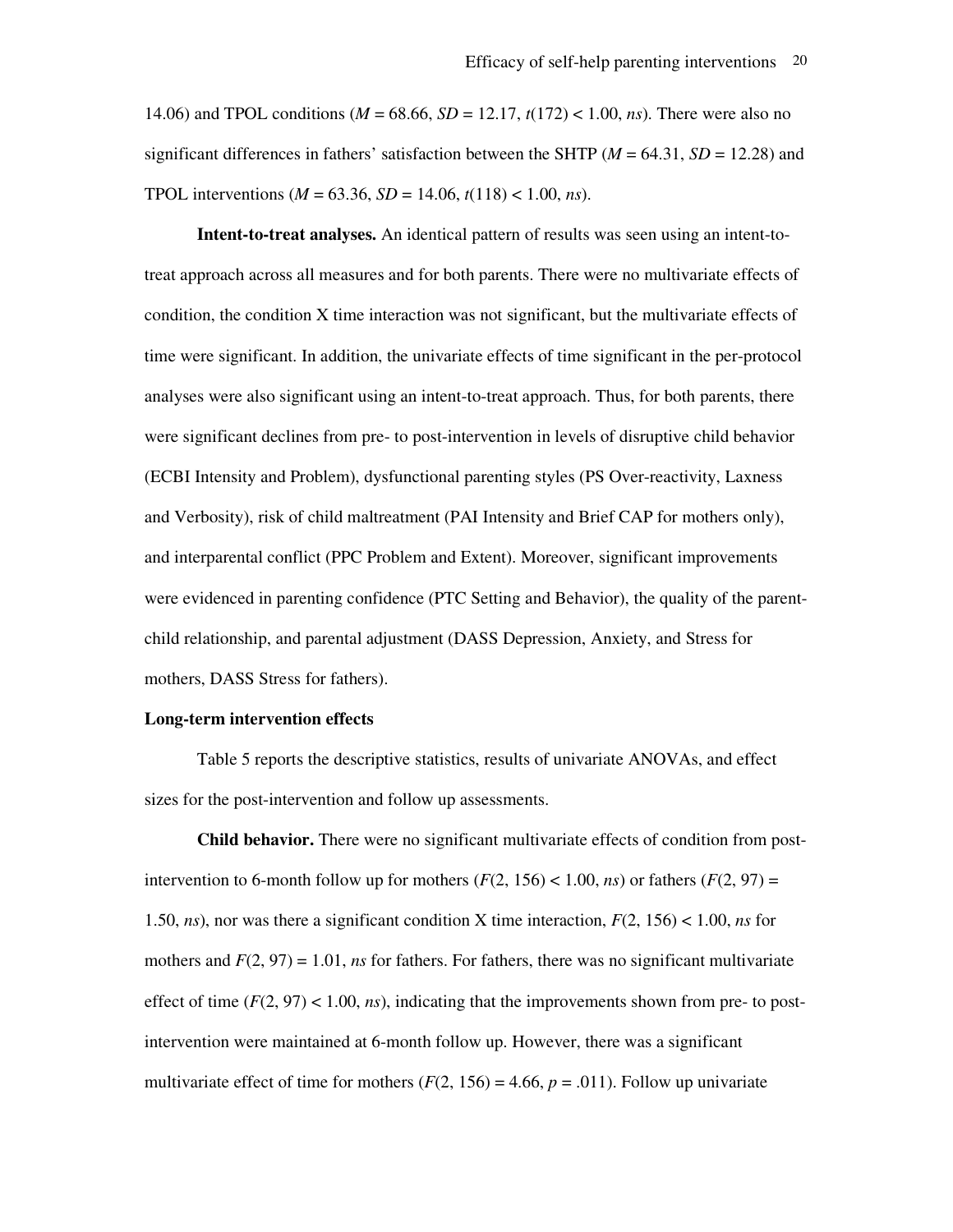ANOVAs indicated that this was due to a significant univariate effect of time for the ECBI Intensity scale (see Table 5), indicative of a small but significant increase in the intensity of disruptive child behavior from post to follow up. It is worth noting that the scores on the ECBI Intensity scale at follow up were well below the scores reported by mothers at baseline (see Table 4) and were below the clinical cut-off score on the ECBI Intensity scale of 131. The effect size for this change was small for the SHTP condition, but not clinically meaningful for mothers who received TPOL.

**Parenting styles.** The same pattern of long-term intervention effects seen for the EBCI was shown for the PS. For both parents, the multivariate effects of condition were not significant  $(F(3, 155) < 1.00$ , *ns* for mothers;  $F(3, 96) < 1.00$ , *ns* for fathers), nor were the multivariate effects for the condition X time interaction,  $F(3, 155) < 1.00$ , *ns* for mothers; *F*(3, 96) < 1.00, *ns* for fathers. For fathers, the significant short-term intervention effects were maintained at follow up, as there was no multivariate effect of time, *F*(3, 96) < 1.00, *ns*. In contrast, the multivariate effect of time was significant for mothers,  $F(3, 155) = 12.07$ , *p* <.001. There were significant univariate effects of time on all three scales on the PS, suggesting that across both conditions, there were increases in the use of dysfunctional parenting strategies at long-term follow up. For both conditions and on all three parenting styles, the effect sizes for this post-intervention to follow up change were small.

**Parenting confidence.** For both parents, there were no multivariate effects of condition  $(F(2, 156) = 2.31$ , *ns* for mothers;  $F(2, 97) < 1.00$ , *ns* for fathers) or time  $(F(2, 156))$  $= 2.36$ , *ns* for mothers;  $F(2, 97) = 1.19$ , *ns* for fathers), and the condition X time interaction was also not significant,  $F(2, 156) < 1.00$ , *ns* for mothers;  $F(2, 97) = 1.47$ , *ns* for fathers). Thus, the improvements shown in parenting confidence at post-intervention were maintained.

**Parent-child relationship.** The significant univariate effect of time for mothers indicated that there were continued improvements in mother reports of the quality of the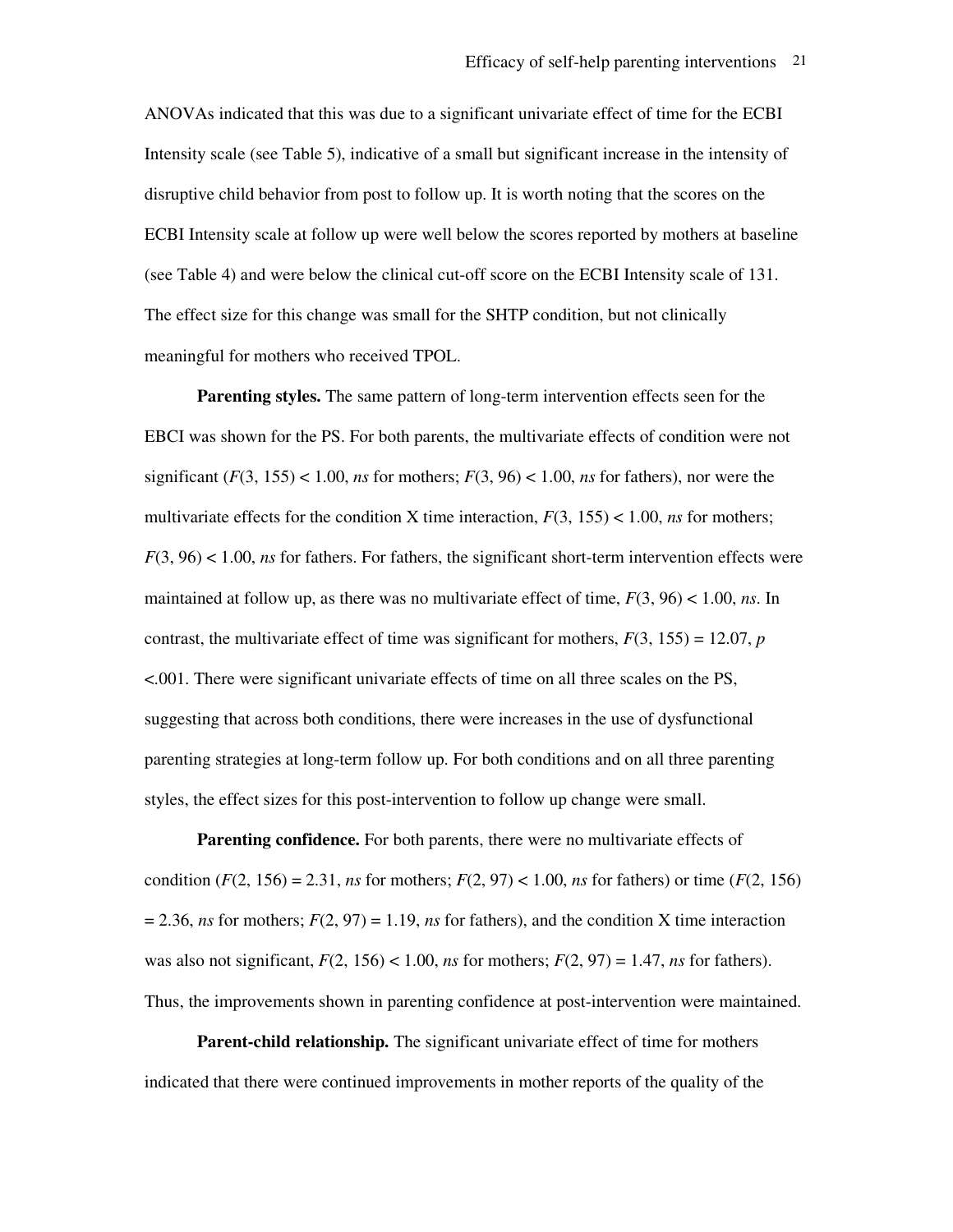parent-child relationship at follow up. The size of this effect was medium for SHTP mothers and small for TPOL mothers. The effect of time for fathers was not significant, nor was the condition X time interaction, suggesting that the short-term intervention improvements in the father-child relationship were sustained at follow up for both conditions.

**Child maltreatment risk.** The multivariate effects of condition were not significant for mothers  $(F(2, 156) < 1.00, ns)$  or for fathers  $(F(2, 97) < 1.00, ns)$ , nor were the effects of time  $(F(2, 156) = 2.56$ , *ns* for mothers;  $F(2, 97) = 1.25$ , *ns* for fathers). The condition X time multivariate effect was also not significant,  $F(2, 156) = 1.99$ , *ns* for mothers;  $F(2, 97) < 1.00$ , *ns* for fathers. Thus, for both parents in both conditions, the short-term improvements in risk of child maltreatment were maintained at follow up. There was, however, a significant univariate effect of time for mothers on the PAI Intensity scale (see Table 5), which indicated that mother-reported anger continued to decline from post-intervention to follow up. This improvement was clinically meaningful only for mothers who received TPOL, with the effect size for this change in the small range.

**Parental adjustment.** The declines in mother-reported depression, anxiety and stress and in father-reported stress at post-intervention were maintained at 6-month follow up. There were no significant multivariate effects of condition  $(F(3, 155) < 1.00$ , *ns* for mothers;  $F(3, 155) < 1.00$ , *ns* for mothers; 96) < 1.00, *ns* for fathers) or time (*F*(3, 155) < 1.00, *ns* for mothers; *F*(3, 96) = 2.21, *ns* for fathers), and the condition X time interaction was also not significant, *F*(3, 155) < 1.00, *ns* for mothers; *F*(3, 96) < 1.00, *ns* for fathers. However, at the univariate level, there was a small and clinically meaningful decline in father-reported anxiety from post-intervention to follow up in both conditions (see Table 5).

**Parental relationship quality.** Although the multivariate effects of condition (*F*(3,  $128$  < 1.00, *ns* for mothers;  $F(3, 94) = 1.47$ , *ns* for fathers) and the condition X time interaction were not significant  $(F(3, 128) = 1.89$ , *ns* for mothers;  $F(3, 94) < 1.00$ , *ns* for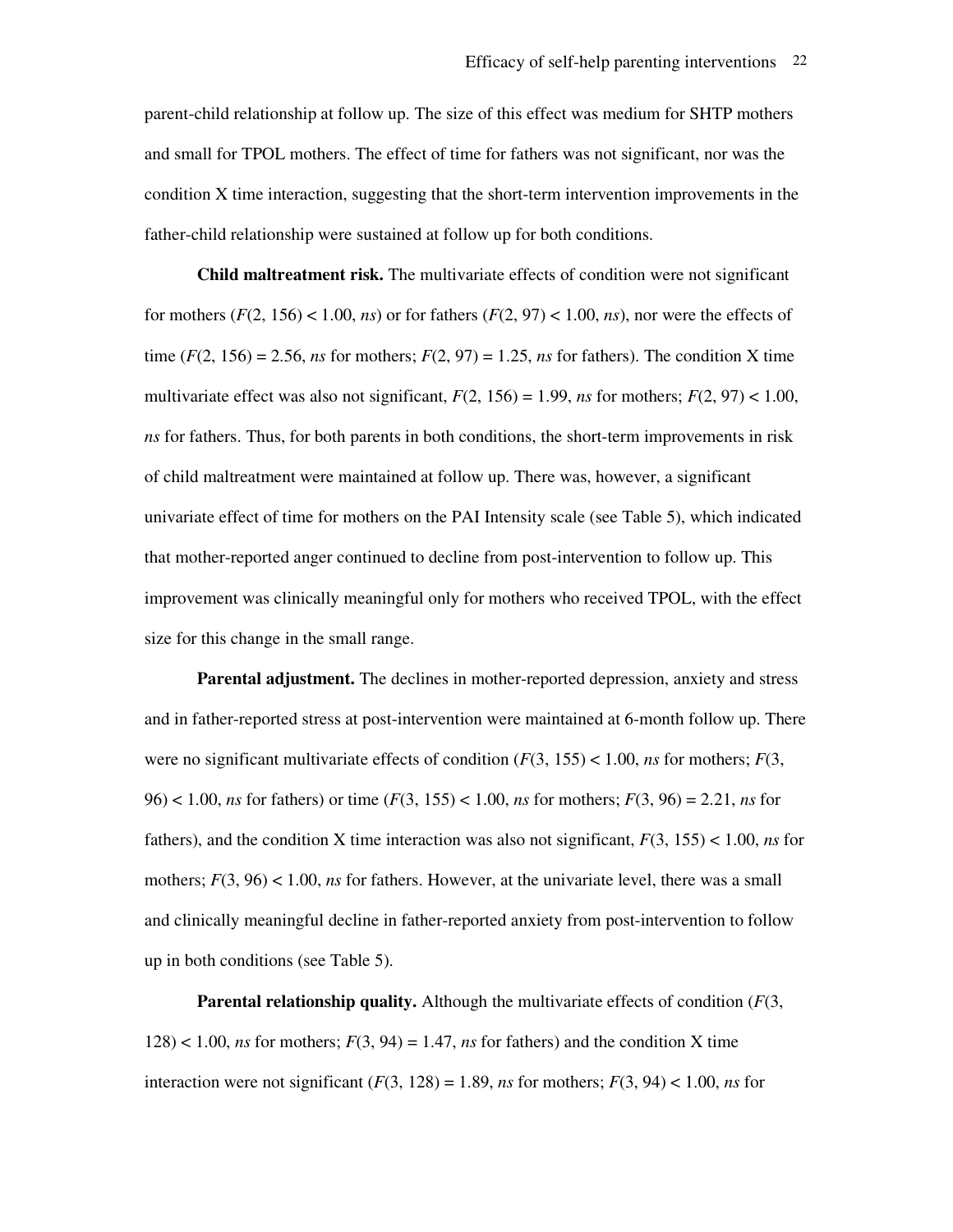fathers), there was a significant multivariate effect of time for both parents,  $F(3, 128) = 5.51$ ,  $p = .001$  for mothers;  $F(3, 94) = 2.75$ ,  $p = .047$  for fathers. Inspection of the results of univariate ANOVAs indicated that mother-reported conflict over discipline issues on the PPC Problem and Extent scales had significantly increased at long-term follow up (see Table 5). However, the increase in interparental conflict was clinically meaningful only for mothers who completed SHTP, with small effect sizes on both measures. There were also significant and clinically relevant declines in relationship quality on the RQI for both parents, however, this finding is difficult to interpret since there were no changes on the RQI from pre- to postintervention.

### Insert Table 5 about here

\_\_\_\_\_\_\_\_\_\_\_\_\_\_\_\_\_\_\_\_\_\_\_\_\_

\_\_\_\_\_\_\_\_\_\_\_\_\_\_\_\_\_\_\_\_\_\_\_\_\_

**Intent-to-treat analyses.** Analyses involving all participants, regardless of assessment or intervention completion, produced an identical pattern of results as the per-protocol analyses reported above. For mothers, the same univariate effects of time were found for the ECBI Intensity scale, all styles of parenting on the PS, both the Extent and Problem scales on the PPC, and the RQI. The significant improvement in parental anger at follow up was found again using the intent-to-treat approach. Similarly, for fathers, no significant multivariate effects of time were found for any outcome domain, while the significant univariate effects of time found for DASS Anxiety and the RQI in the per protocol analyses were found again in the intent-to-treat analyses.

#### **Discussion**

Previous randomized trials have confirmed that both online and workbook-based selfdirected variants of Triple P are superior to no intervention or waitlist control conditions (Authors et al., under review; Markie-Dadds & Sanders, 2006; Morawska & Sanders, 2006).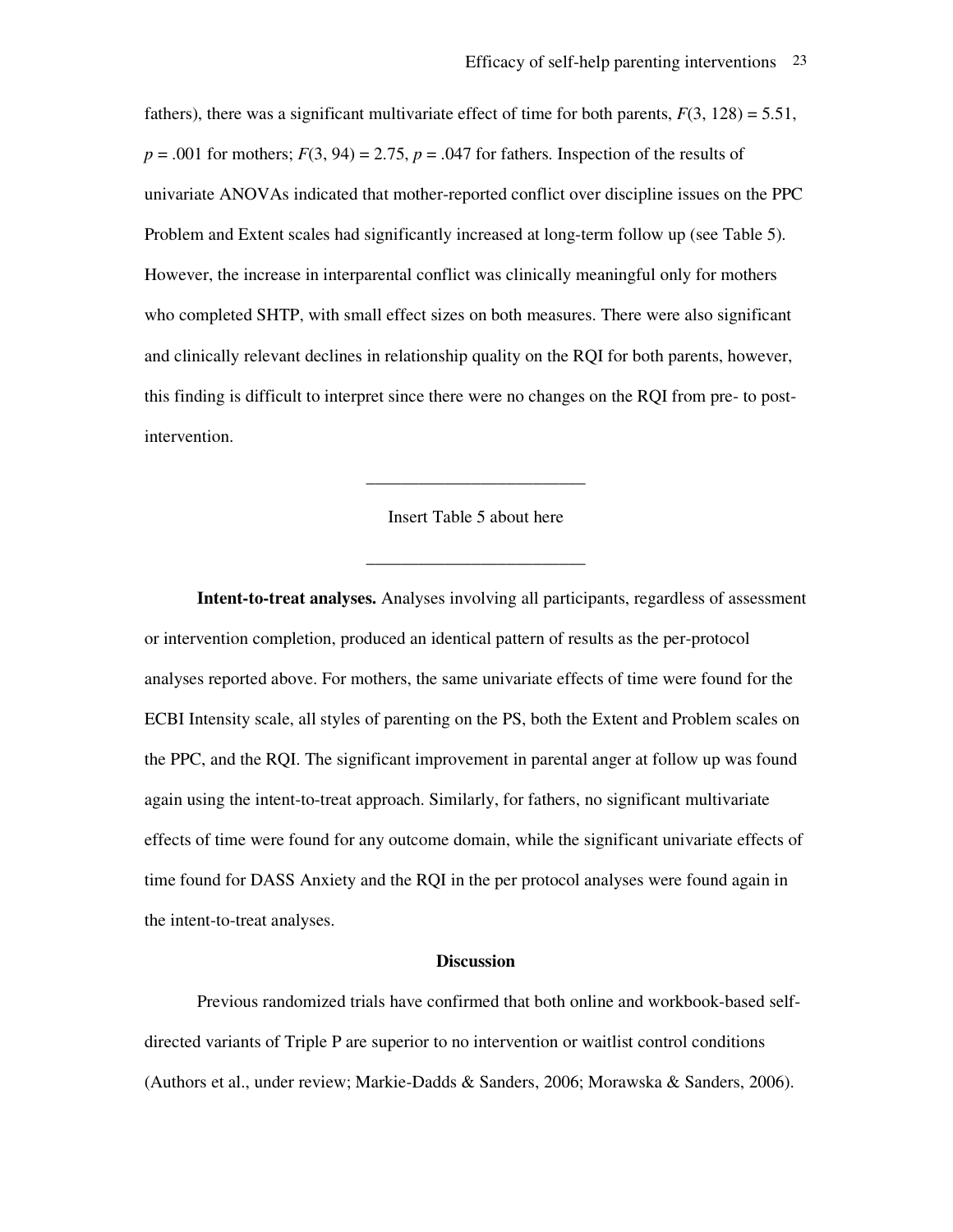Using a noninferiority design, the present study extends these earlier findings by showing that TPOL is not statistically significantly different in its effects from the existing self-help program, thus confirming our central hypothesis. Indeed, both interventions were associated with improvements in child disruptive behavior, positive parenting, family relationships, and parental adjustment producing effects comparable to other evaluations of Triple P interventions at the same level of intensity (see Nowak  $&$  Heinrichs, 2008). These findings combined with existing evidence concerning the effects of group, individual and telephoneassisted interventions (e.g., Morawska & Sanders, 2006), suggest that both self-directed variants tested in the present study are viable programming options for parents of children with early onset conduct problems.

Furthermore, few, if any, previous evaluations of self-help parenting interventions have demonstrated maintenance of post-intervention improvements in paternal parenting and ratings of child behavior. Thus, findings from the present study indicate that self-directed parenting programs may be an effective way to increase father participation in parent training. Online and workbook self-help options may be particularly attractive to fathers whose employment and work obligations may constrain the time that they have available to attend face-to-face therapist-led sessions (Phares, Rojas, Thurston, & Hankinson, 2010).

Notwithstanding the overall positive effects on child and parent outcomes, only around 40% of families had at least one parent complete all sessions of their assigned intervention (41% TPOL, 39% SHTP). However, the majority of families (72% TPOL, 92% SHTP) completed the content within each intervention that covered the core parenting strategies (defined as the completion of session 1-4 in TPOL and the completion of session 1- 3 in SHTP). Intervention outcomes were the same across both per protocol and intent-to-treat analyses at post-intervention and follow up indicating that parents may have received a sufficient "dose" of the intervention even though they did not complete the full program. This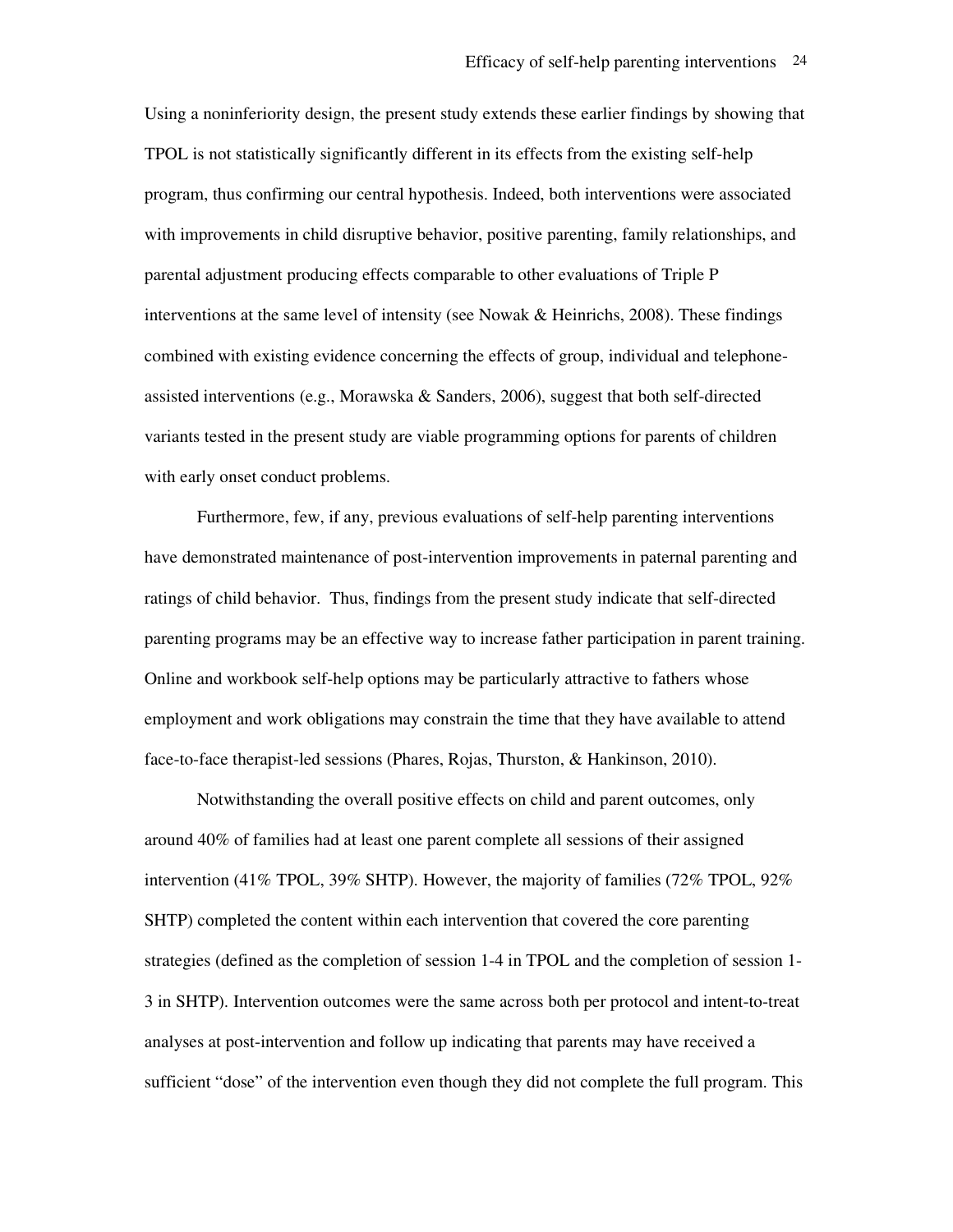raises the possibility that an even "lighter touch" self-help variant could be effective, at least with some parents. Further research directly comparing self-help interventions of different intensity with in-person versions are required to investigate this further.

Both Triple P self-help programs were designed to be embedded within a broader public health system of parenting support. Parents' capacity for self-regulation and ability to progress successfully through a self-help parenting intervention operates on a continuum and in a social context. For instance, parents with low levels of partner or significant other support, who live in high conflict situations or who have serious mental health problems (e.g., chronic depression) may require additional professional support to complete self-help programs. Moreover, parents with low entry levels of self-regulatory competence or who are partial or non-responders to self-help programs should be able to access a level of professional support suitable to their needs, underscoring the need for a range of flexible and accessible delivery options for parents.

There are several policy implications of research on self-help parenting interventions. Funding for parenting programs largely supports the delivery of services by professionals. A different funding model is needed to support parents completing an evidence-based intervention as a "do it yourself" program. Such programs are potentially very cost efficient and could greatly improve population reach. However, professionals may be less than enthusiastic about the prospect of interventions that dispense with their services. Further, research is needed to clarify whether the provision of professional contact (e.g., by telephone, email, text messaging, Skype or in person) enhances outcomes for vulnerable, high-risk or disadvantaged parents. Some evidence shows that contact with a trained telephone counselor can enhance outcomes for parents completing a workbook self-help program (Morawska & Sanders, 2006). Similar evidence is lacking for online parenting programs, although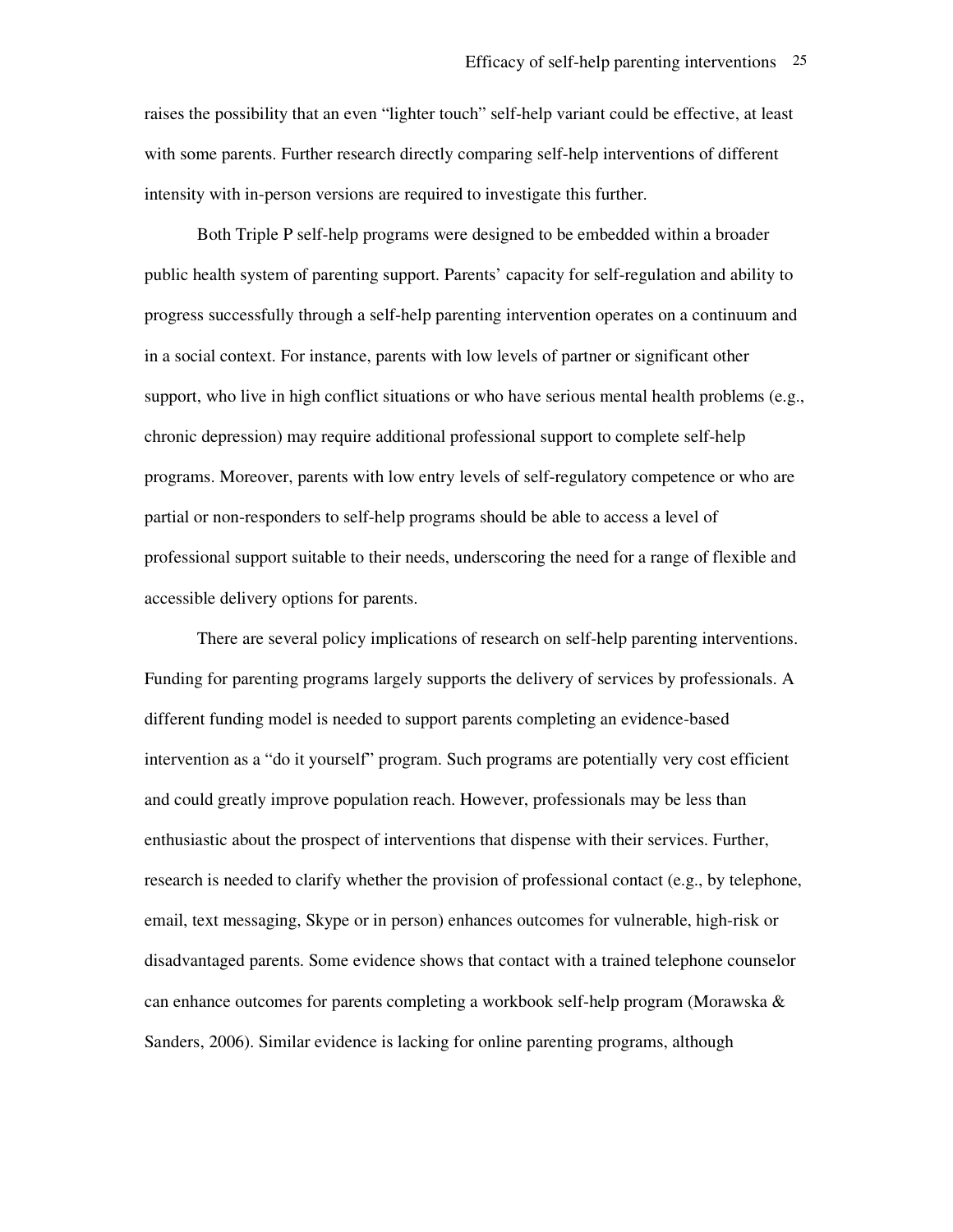interactive online interventions have shown substantial effects on a broad range of psychosocial and health outcomes (Barak, Hen, Boniel-Nissim, & Shapira, 2008).

The present results need to be interpreted in light of the study's limitations. It could be argued that clear interpretation of intervention effects are precluded due to lack of a control group. However, both interventions evaluated here have previously been shown to be more effective than control conditions, using similar samples and the present study was planned as a direct comparison of two active self-help interventions. This also ensured that all parents were able to access the intervention in a timely manner. Second, the primary effects were assessed by use of parent-report measures rather than independent observations of parentchild interaction. Observations were not possible in the present study because families were recruited throughout New Zealand. Furthermore, while observation methods are useful to answer some research questions, they are not a panacea. They do not provide a valid measure of the child's conduct problems when the target behaviors are of low frequency but are nonetheless highly disruptive (e.g., sibling conflict, stealing, lying), or when behaviors are episodic or are reactive to the presence of observers. The present study was strengthened, however, by the assessment of child behavior from the perspective of both mothers and fathers, providing collateral support for intervention effects on child behavior. Finally, as the sample included parents who were generally well-educated, middle class, and from European backgrounds, further research is needed to determine the effects of both self-help variants with disadvantaged parents with lower educational levels, minority parents or parents with complex mental health difficulties. Due to the increasing access of parents to the internet and the interest of vulnerable parents in participating in online programs (Love, Sanders, Metzler, Prinz, & Kast, 2012), such research is needed to identify a profile of responders and nonresponders to self-help programs; within these profiles, parents' own stated preferences for how they wish to receive services may prove to be important.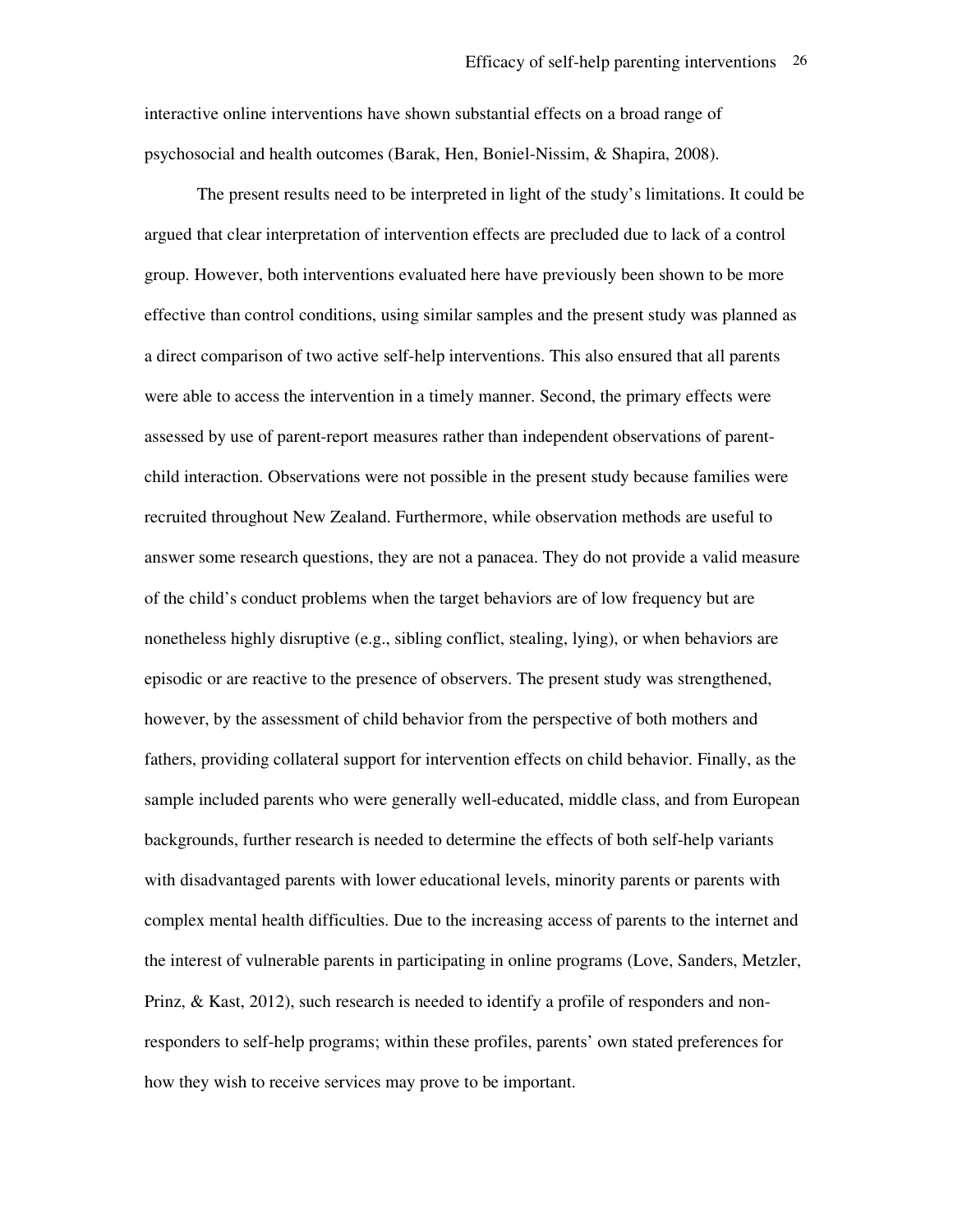Given the superiority of parenting interventions to no intervention or wait list control conditions is well established, the present study demonstrated the usefulness of noninferiority designs in testing the efficacy of new interventions. Such analyses will become increasingly important as policy makers push to make a range of evidence-based modalities available to parents to enhance the population reach of parenting interventions.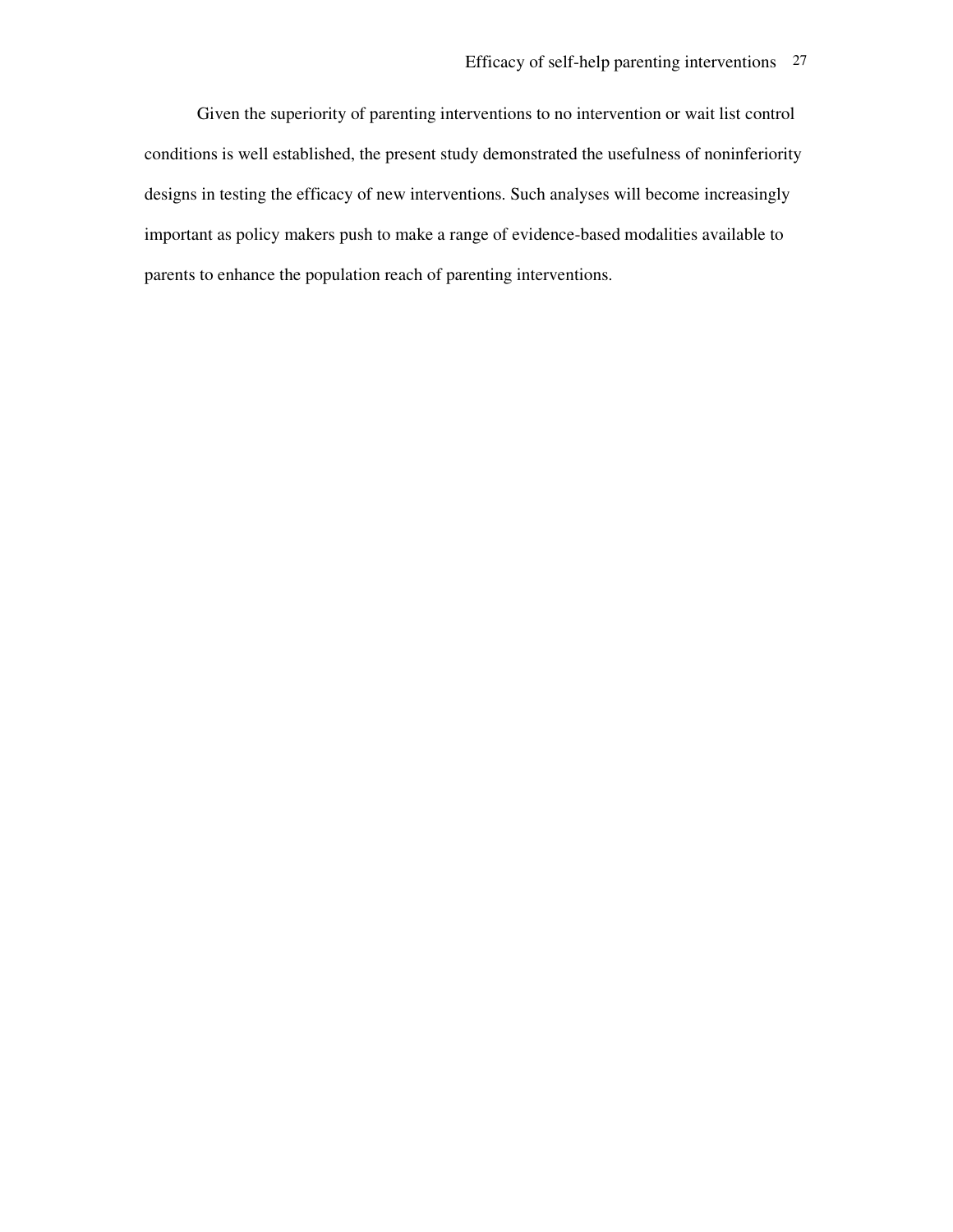#### **References**

- Arnold, D. S., O'Leary, S. G., Wolff, L. S., & Acker, M. M. (1993). The Parenting Scale: a measure of dysfunctional parenting in discipline situations. *Psychological Assessment, 5*, 137–144. doi:10.1037/1040-3590.5.2.137
- Authors (2007). Using household survey data to inform policy decisions regarding the delivery of evidenced-based parenting interventions.
- Authors (2012). A randomized controlled trial evaluating the efficacy of Triple P Online with parents of children with early onset conduct problems.
- Barak, A., Hen, L., Boniel-Nissim, M., & Shapira, N. (2008). A comprehensive review and a meta-analysis of the effectiveness of internet-based psychotherapeutic interventions. *Journal of Technology in Human Services, 26*(2), 109-160. doi: 10.1080/15228830802094429
- Burns, G. L., & Patterson, D. R. (2001). Normative data on the Eyberg Child Behavior Inventory and Sutter-Eyberg Student Behavior Inventory: Parent and teacher rating scales of disruptive behavior problems in children and adolescents. *Child & Family Behavior Therapy, 23*(1), 15-28. doi: 10.1300/J019v23n01\_02
- Calam, R., Sanders, M.R., Miller, C., Sadhnani, V., Carmont, S. (2008). Can technology and the media help reduce dysfunctional parenting and increase engagement with preventative parenting interventions? *Child Maltreatment, 13*(4), 347-361. doi:10.1177/1077559508321272
- Clark, H. B., Greene, B. F., Macrae, J. W., McNees, M. P., Davis, J. L., & Risley, T. R. (1977). A parent advice package for family shopping trips: Development and evaluation *Journal of Applied Behavior Analysis*, *10*, 605-624. doi: 10.1901/jaba.1977.10-605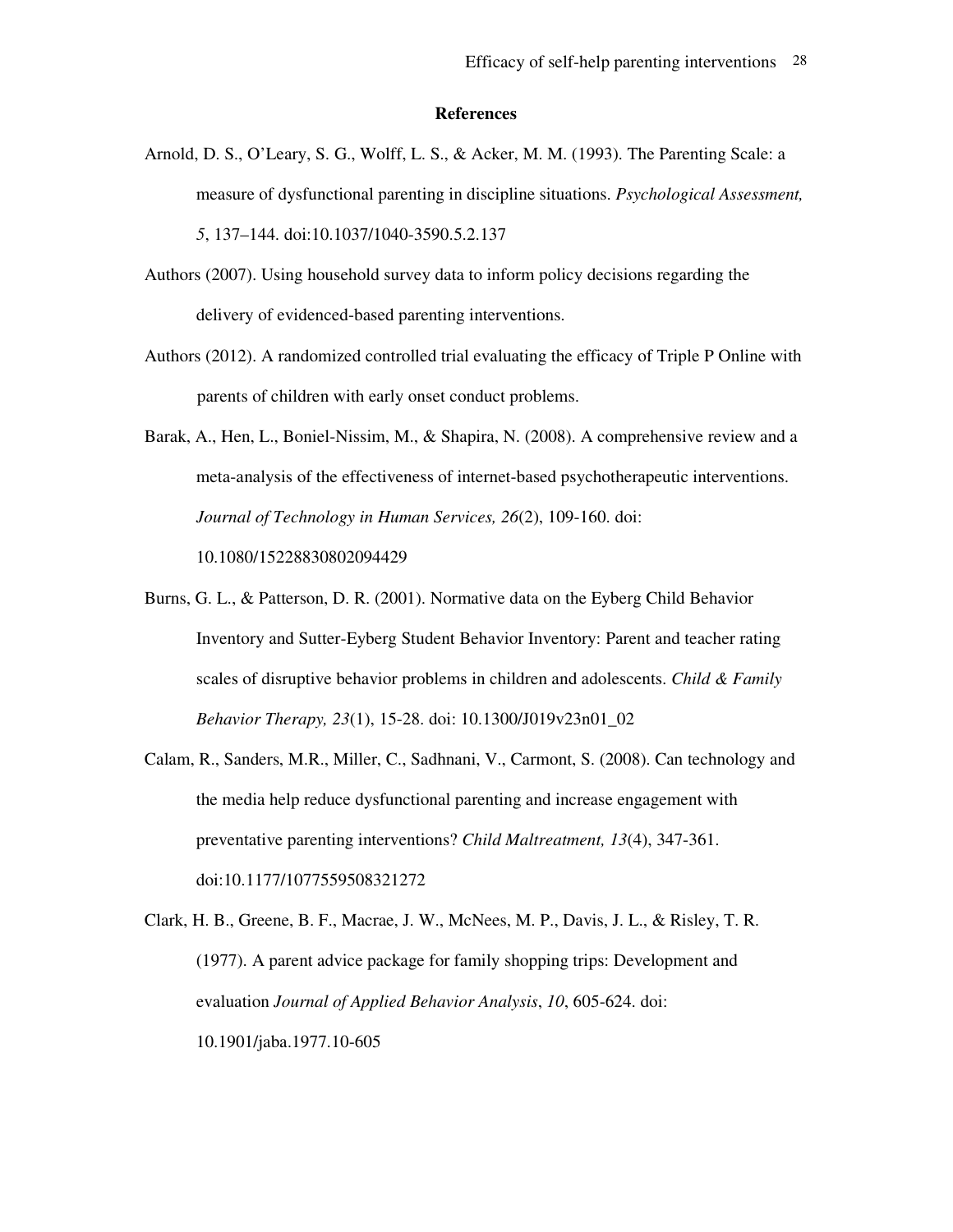Crawford, J. R., & Henry, J. D. (2003). The Depression Anxiety Stress Scales (DASS): Normative data and latent structure in a large non-clinical sample. *British Journal of Clinical Psychology, 42*(2), 111-131. doi: 10.1348/014466503321903544

Dadds, M. R., & Powell, M. B. (1991). The relationship of interparental conflict and global marital adjustment to aggression, anxiety and immaturity in aggressive nonclinic children*. Journal of Abnormal Child Psychology, 19*, 553–567. doi:

10.1007/BF00925820

Enebrink, P., Hogstrom, J., Forster, M., & Ghaderi, A. (2012). Internet-based parent management training: A randomized controlled study. *Behavior Research and Therapy, 50,* 240-249. doi: 10.1016/j.brat.2012.01.006

- Eyberg, S. R. (1978). Assessment of child behavior problems: The validation of a new inventory. *Journal of Clinical Psychology of Addictive Behaviors, 16*, 113–116. doi**:** 10.1080/15374417809532835
- Forehand, R. L., Merchant, M. J., Long, N., & Garai, E. (2010). An examination of Parenting the Strong-Willed Child as bibliotherapy for parents. *Behavior Modification, 34*(1), 57-76. doi: 10.1177/0145445509356351
- Greene, C. J., Morland, L. A., Durkalski, V. L., & Frueh, C. (2008). Noninferiority and equivalence designs: Issues and implications for mental health research. *Journal of Traumatic Stress, 21*(5), 433-439. doi: 10.1002/jts.20367

Lavigne, J. V., Lebailly, S. A., Gouze, K. R., Ciccheti, C., Pochyly, J., Arend, R…Binns, H. J. (2008). Treating oppositional defiant disorder in primary care: A comparison of three models. *Journal of Pediatric Psychology, 33*(5), 449-461. doi: 10.1093/jpepsy/jsm074

Love, S. M, Sanders, M. R., Metzler, C., Prinz, R. J., & Kast, E. Z. (2012). Enhancing accessibility and engagement in evidence-based parenting programs to reduce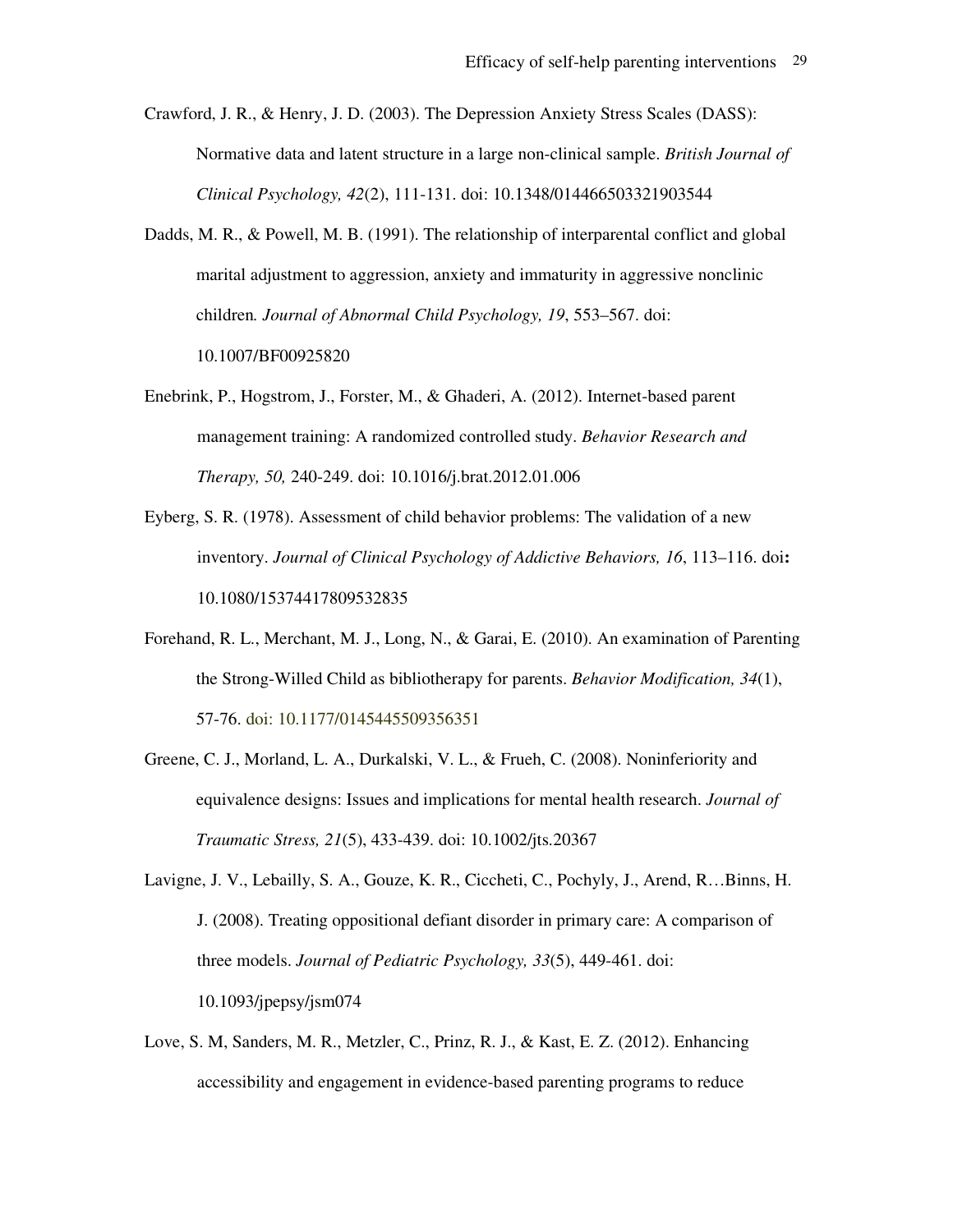maltreatment: Conversations with vulnerable parents. *Journal of Child Public Welfare.* Manuscript submitted for review.

- Lovibond, S. H., & Lovibond, P. F. (1995). Manual for the Depression Anxiety Stress Scales (2nd ed.). Sydney, NSW, Australia: Psychology Foundation of Australia.
- Lundahl, B. W., Tollefson, D., Risser, H., & Lovejoy, M.C. (2008). A meta-analysis of father involvement in parent training. *Research on Social Work Practice, 18*(2), 97-106. doi: 10.1177/1049731507309828
- Markie-Dadds, C., & Sanders, M. R. (2006). Self-directed Triple P (Positive Parenting Program) for mothers with children at-risk of developing conduct problems. *Behavioral and Cognitive Psychotherapy, 34*(3), 259-275. doi:10.1017/S1352465806002797
- Markie-Dadds, C., Sanders, M. R., & Turner, K. M. T. (1999). Every Parent's Self-help Workbook. Milton, Australia: Families International.
- Metzler, C.W., Biglan, A., Ary, D., & Li, F. (1998). The stability and validity of early adolescents' reports of parenting constructs. *Journal of Family Psychology, 12*, 1–21. doi: 10.1037/0893-3200.12.4.600
- Metzler, C., Sanders, M. R., Rusby, J., & Crowley, R. (2012). Using consumer preference information to increase the reach and impact of media-based parenting interventions in a public health approach to parenting support. *Behavior Therapy*, *43*(2), 257-70. doi: 10.1016/j.beth.2011.05.004
- Miller, S. J. & Sloane, H. N. (1976). The generalization effects of parent training across stimulus settings. *Journal of Applied Behavior Analysis, 9*, 355-370. doi: 10.1901/jaba.1976.9-355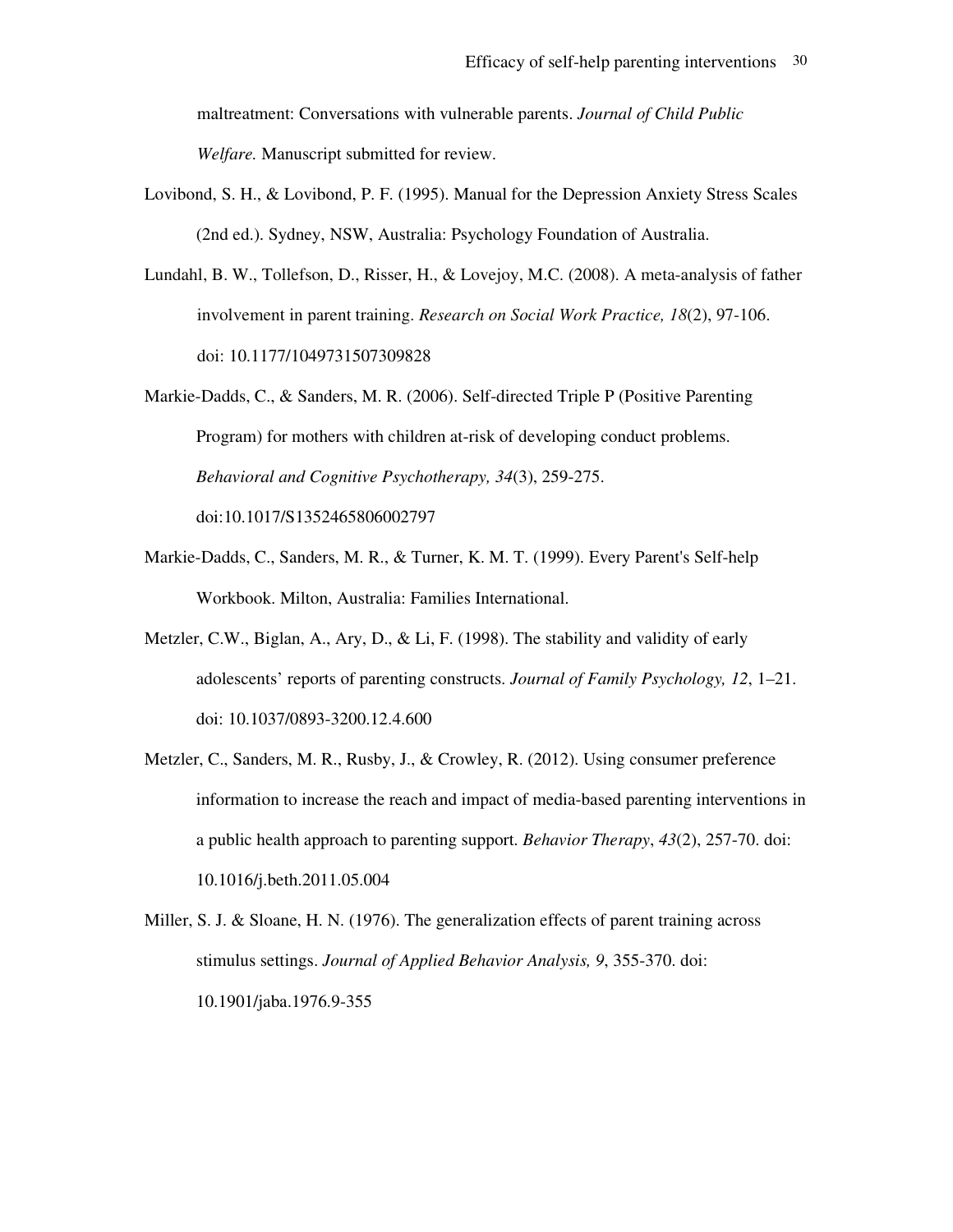- Morawska, A., & Sanders, M. R. (2006). Self-administered behavioral family intervention for parents of toddlers: Part I. Efficacy. *Journal of Clinical and Consulting Psychology, 74*(1), 10-19. doi:1037/0022-006X.74.1.10
- Nock, M. K., & Kazdin, A. E. (2005). Randomized controlled trial of a brief intervention for increasing participation in parent management training. *Journal of Consulting & Clinical Psychology, 73*(5), 872-879. doi: 10.1037/0022-006X.73.5.872
- Norton, R. (1983). Measuring marital quality: a critical look at the dependent variable. *Journal of Marriage and the Family, 45*, 141–151. doi:10.2307/351302
- Nowak, C. & Heinrichs, N. (2008). A comprehensive meta-analysis of Triple P-Positive Parenting Program using hierarchical linear modeling: Effectiveness and moderating variables. *Clinical Child & Family Psychology*, *11*, 114-144. doi:10.1007/s10567-008- 0033-0
- O'Brien, M., & Daley, D. (2011). Self-help parenting interventions for childhood behavior disorders: A review of the evidence. *Child: Care, Health and Development*, *37*(5), 623–637. doi: 10.1111/j.1365-2214.2011.01231.x
- Ondersma, S. J., Chaffin, M., Simpson, S., & LeBreton, J. (2005). A brief form of the Brief Child Abuse Inventory: Development and validation. *Journal of Clinical Child & Adolescent Psychology*, *34*(2), 301-311. doi**:**10.1207/s15374424jccp3402\_9
- Phares, V., Lopez, E., Fields, S., Kamboukos, D., & Duhig, A. M. (2005). Are fathers involved in pediatric psychology research and treatment? *Journal of Pediatric Psychology, 30*(8), 631-643. doi:10.1093/jpepsy/jsi050
- Phares, V., Rojas, A., Thurston, I. B., & Hankinson, J. C. (2010). Including fathers in clinical interventions for children and adolescents. In M. E. Lamb (Ed.), *The role of the father in child development* (5th ed., pp. 459-485). Hoboken, NJ: John Wiley & Sons.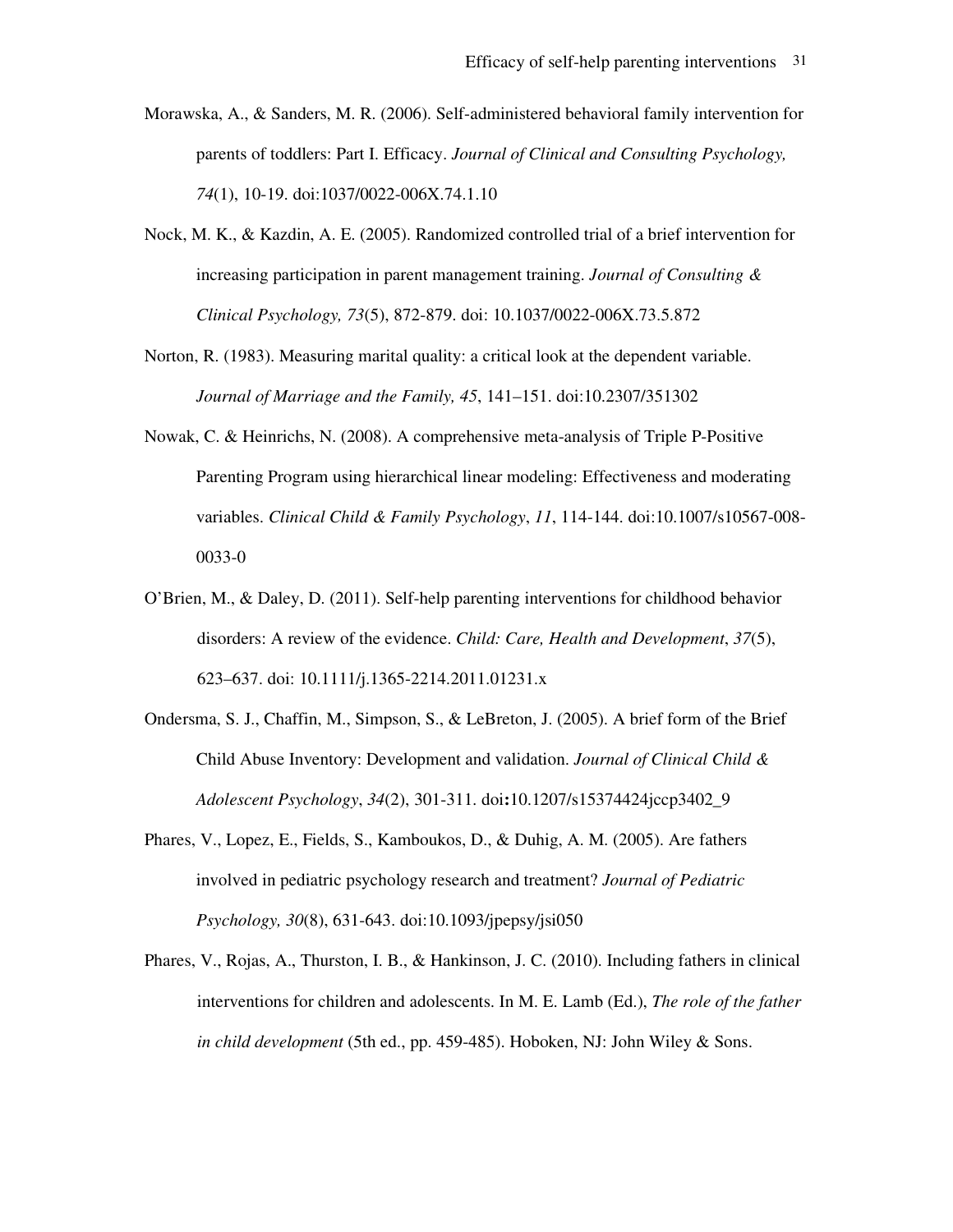Piaggio, G., Elbourne, D. R., Altman, D. G., Pocock, S. J., & Evans, S. J. W. (2006). Reporting of noninferiority and equivalence randomized controlled trials: An extension of the CONSORT statement. *Journal of the American Medical Association, 295*(10), 1152-1160. doi: 10.1001/jama.295.10.1152

- Rausch, J. R., Maxwell, S. E., & Kelley, K. (2003). Analytic methods for questions pertaining to a randomized pretest, posttest, follow-up design. *Journal of Clinical Child and Adolescent Psychology, 32*(3), 467-486. doi: 10.1207/S15374424JCCP3203\_15
- Sanders, M. R. (2008). Triple P–Positive Parenting Program as a public health approach to strengthening parenting. *Journal of Family Psychology*, *22*, 506–517. doi: 10.1037/U893~3200.22.3.506
- Sanders, M. R. (2012). Development, evaluation, and multinational dissemination of the Triple P-Positive Parenting Program. *Annual Review of Clinical Psychology, 8*, 345– 379. doi: 10.1146/annurev-clinpsy-032511-143104
- Sanders, M. R., & Woolley, M. L. (2005). The relationship between maternal self-efficacy and parenting practices: implications for parent training. *Child: Care, Health and Development, 31*(1)*,* 65–73. doi:10.1111/j.1365-2214.2005.00487.x
- Sanders, M. R, Calam, R., Durand, M., Liversidge, T., & Carmont S. (2008). Does selfdirected and web-based support for parents enhance the effects of viewing a reality television series based on the Triple P-Positive Parenting Programme? *Journal of Child Psychology and Psychiatry*, *49*(9), 924-32. doi: 10.1111/j.1469- 7610.2008.01901.x
- Sanders, M. R., Markie-Dadds, C., Tully, L. A., & Bor, W. (2000). The Triple P-Positive Parenting Program: A comparison of enhanced, standard and self-directed behavioral family intervention for parents of children with early onset conduct problems. *Journal of Consulting and Clinical Psychology, 68*, 624-640.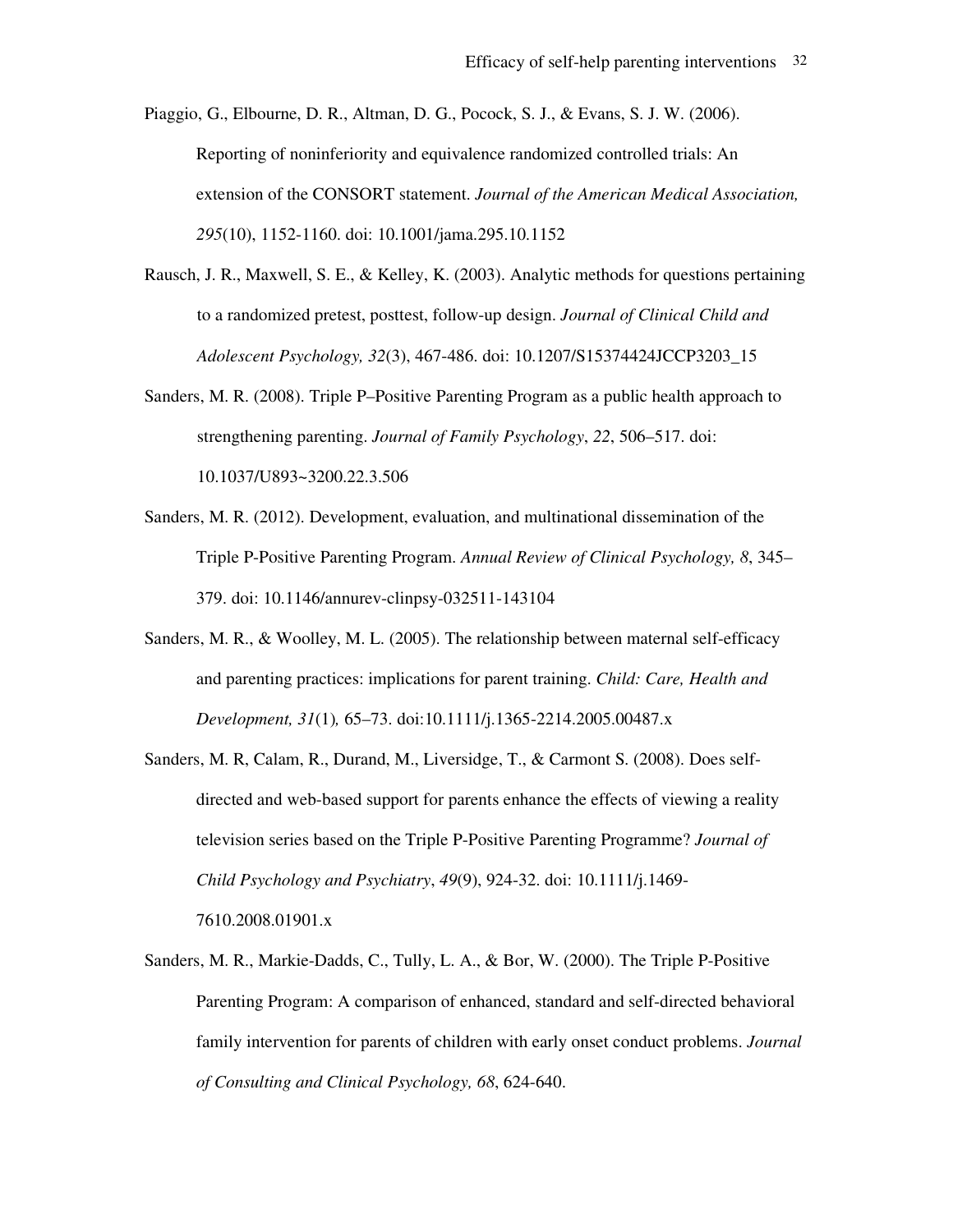- Sanders, M. R., Montgomery, D., & Brechman-Toussaint, M. (2000). The mass media and the prevention of child behavior problems: The evaluation of a television series to promote positive outcomes for parents and their children. *Journal of Child Psychology and Psychiatry, 41*(7), 939-948. doi*:*10.1111/1469-7610.00681
- Sedlar, G., & Hansen, D. J. (2001). Anger, child behavior, and family distress: Further evaluation of the Parental Anger Inventory. *Journal of Family Violence, 16*, 361-373. doi: 10.1023/A:1012220809344
- Temple, R., & Ellenberg, S. S. (2000). Placebo-controlled trials and active-controlled trials in the evaluation of new treatments. *Medicine and Public Issues, 133*(6), 455-463.
- Turner, K. M. T., & Sanders, M. R. (2011). Triple P Online [Interactive internet program]. Brisbane, QLD, Australia: Triple P International Pty. Ltd.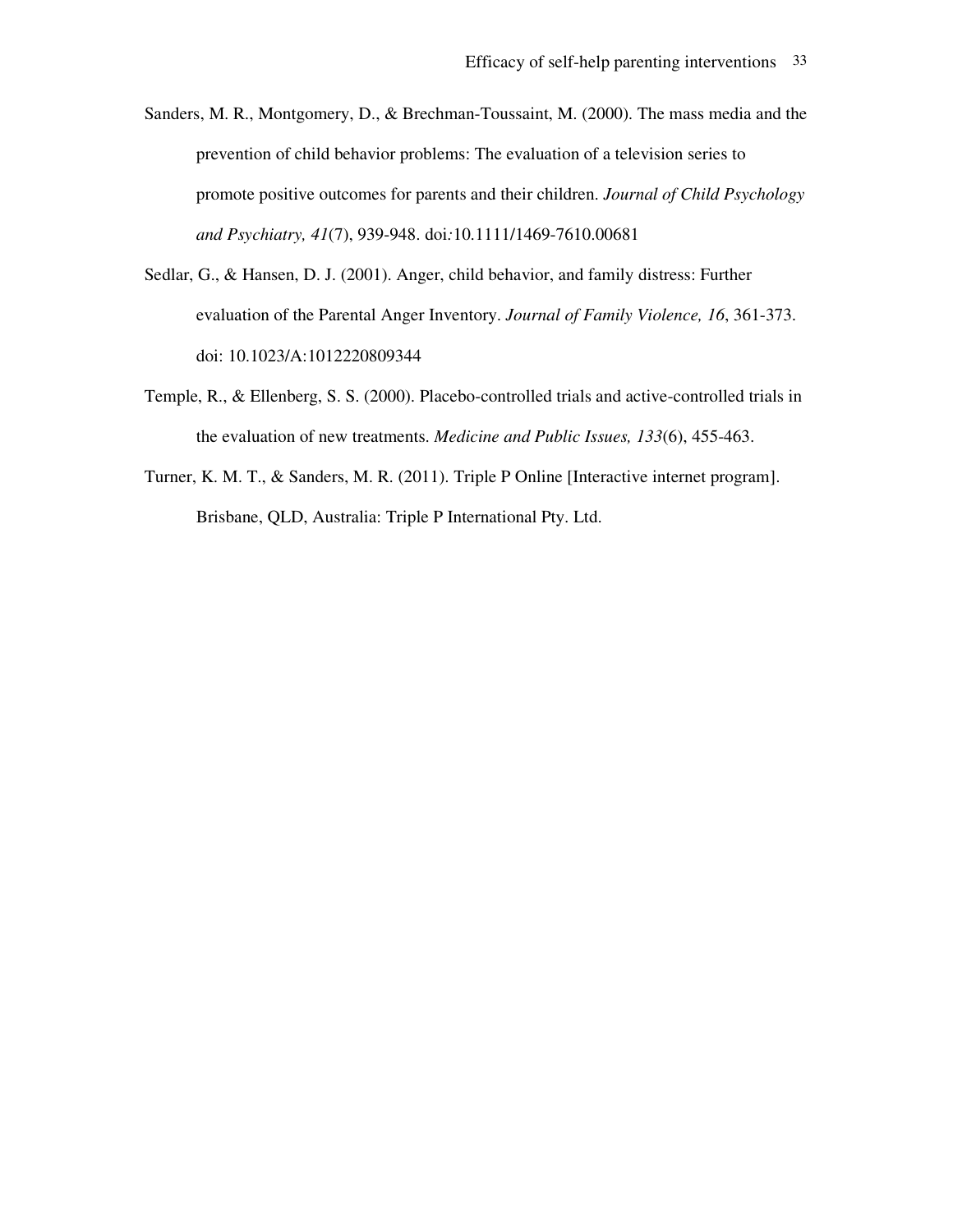### *Figure 1.* Participant flow through the study

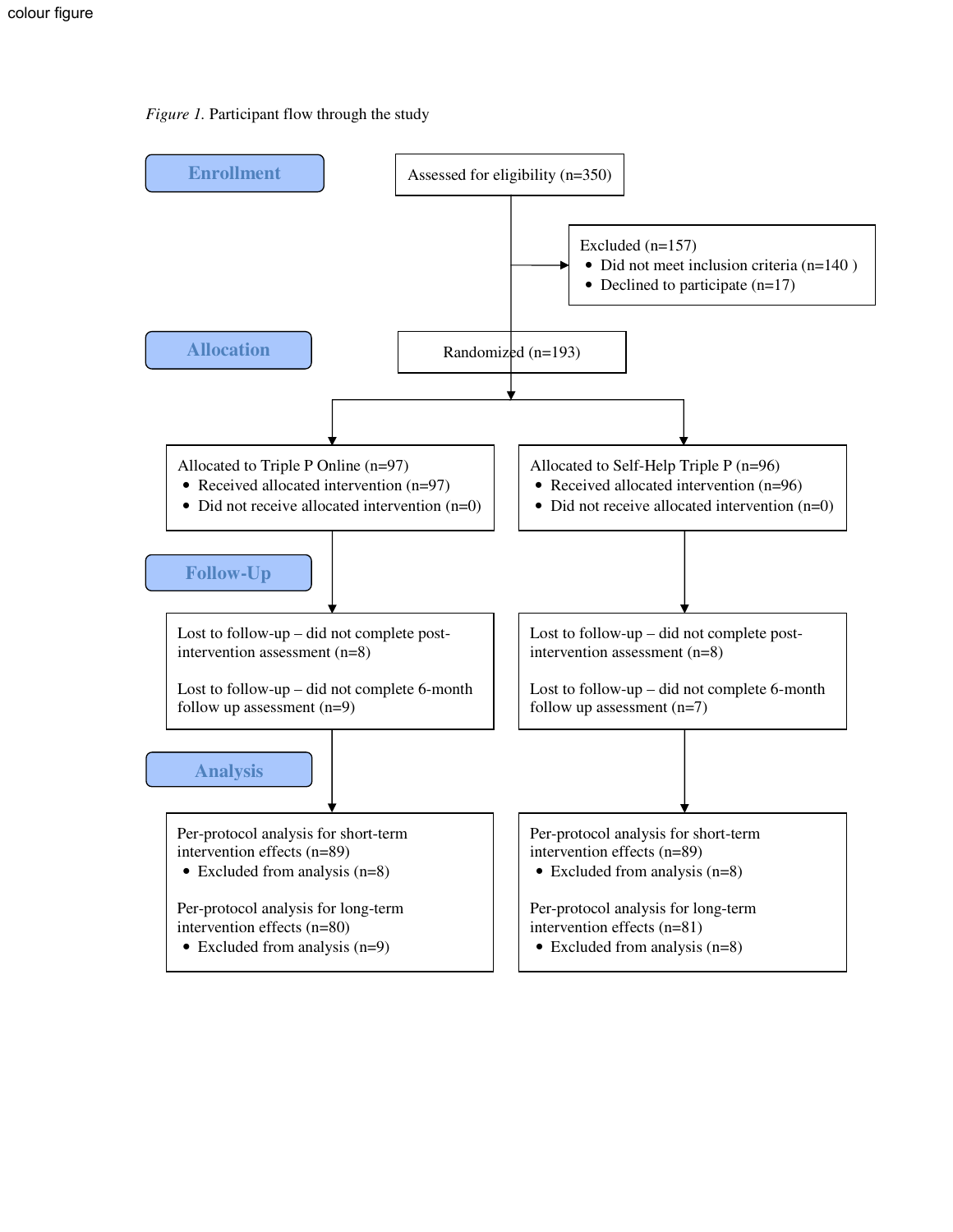*Summary of key participant demographic characteristics: continuously score variables* 

|                                          | Triple P Online<br>$(n = 97)$ |       |       | Self-Help Triple P<br>$(n = 96)$ |
|------------------------------------------|-------------------------------|-------|-------|----------------------------------|
|                                          | M                             | SD    | M     | SD                               |
| Child age                                | 5.63                          | 1.65  | 5.64  | 1.63                             |
| Mother age                               | 37.58                         | 6.33  | 36.81 | 5.42                             |
| Father age                               | 39.44                         | 6.65  | 39.84 | 6.86                             |
| Mother hours in paid employment per week | 16.70                         | 16.48 | 13.39 | 15.49                            |
| Father hours in paid employment per week | 40.15                         | 15.59 | 41.80 | 12.96                            |

## Table 2.

*Summary of key participant characteristics: categorically scored variables* 

|                                            | Triple P Online | Self-Help Triple P |
|--------------------------------------------|-----------------|--------------------|
|                                            | $(n = 97)$      | $(n = 96)$         |
|                                            | $\%$            | $\%$               |
| Male child gender                          | 71              | 64                 |
| Child ethnic/cultural background           |                 |                    |
| New Zealand European                       | 92              | 89                 |
| Other                                      | 8               | 10                 |
| Family composition                         |                 |                    |
| Two-parent biological or adoptive          | 79              | 78                 |
| One-parent biological or adoptive          | 15              | 11                 |
| Step, blended or intergenerational         | 6               | 10                 |
| Annual family income                       |                 |                    |
| $<$ \$40,000                               | 19              | 20                 |
| \$40,000 to \$70,000                       | 30              | 21                 |
| $<$ \$70,000                               | 52              | 59                 |
| Mother education                           |                 |                    |
| High school                                | 22              | 26                 |
| Trade or apprenticeship                    | 8               | 7                  |
| Vocational training certificate or diploma | 26              | 15                 |
| University degree                          | 45              | 52                 |
| Father education                           |                 |                    |
| High school                                | 21              | 30                 |
| Trade or apprenticeship                    | 20              | 14                 |
| Vocational training certificate or diploma | 9               | 7                  |
| University degree                          | 50              | 49                 |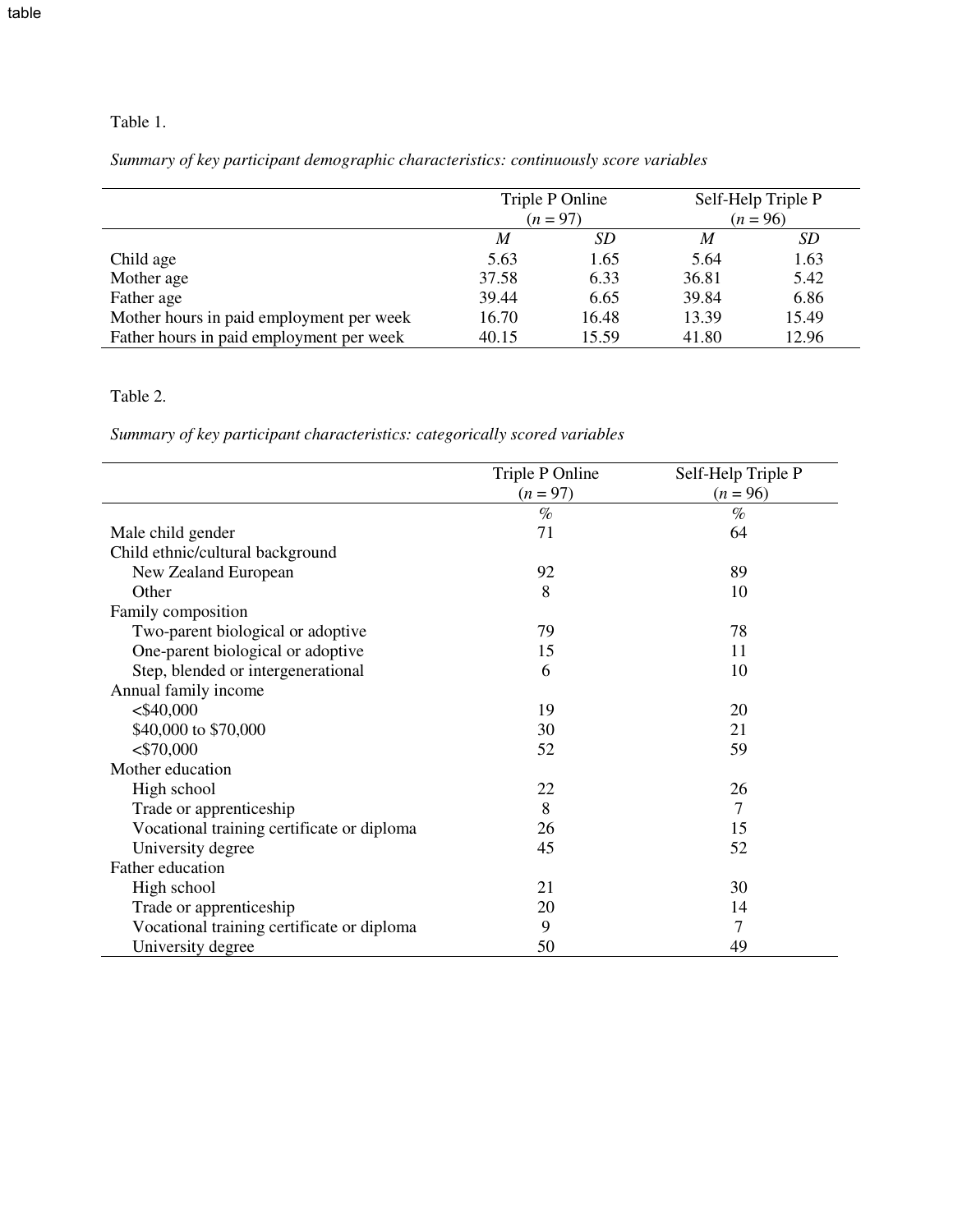## Table 3.

*Descriptive statistics and effect sizes for differences between groups in pre- to post-intervention improvements for evaluation of noninferiority* 

|                       |                | Self-Help Triple P |               |                | Triple P Online |               |     |          |
|-----------------------|----------------|--------------------|---------------|----------------|-----------------|---------------|-----|----------|
|                       | Pre            | Post               | Pre to post   | Pre            | Post            | Pre to post   |     | Effect   |
|                       | M(SD)          | M(SD)              | improvement   | M(SD)          | M(SD)           | improvement   |     | size $d$ |
|                       |                |                    | M(SD)         |                |                 | M(SD)         |     |          |
| Mother report         |                | $N = 88$           |               |                | $N = 86$        |               |     |          |
| <b>ECBI</b> Intensity | 152.32 (22.88) | 114.99 (25.73)     | 37.33 (27.62) | 155.60 (20.71) | 114.17 (23.77)  | 41.43 (26.97) | .32 | $-.13$   |
| <b>ECBI</b> Problem   | 21.55(5.64)    | 10.91(7.62)        | 10.64(8.02)   | 22.40(5.80)    | 10.92(7.50)     | 11.49(8.09)   | .29 | $-.09$   |
| PS Over-reactivity    | 3.61(0.97)     | 2.60(0.88)         | 1.02(0.85)    | 3.61(0.77)     | 2.57(0.77)      | 1.04(0.81)    | .53 | $-.03$   |
| Father report         |                | $N = 59$           |               |                | $N = 61$        |               |     |          |
| <b>ECBI</b> Intensity | 136.75 (24.64) | 117.17 (26.12)     | 19.58(27.13)  | 141.71 (25.52) | 118.09 (27.40)  | 23.63 (27.71) | .44 | $-.14$   |
| <b>ECBI</b> Problem   | 17.12 (7.29)   | 12.04(7.50)        | 5.08(6.67)    | 18.29(7.25)    | 11.99(9.07)     | 6.31(8.74)    | .51 | $-.16$   |
| PS Over-reactivity    | 3.22(0.99)     | 2.85(0.93)         | 0.37(0.71)    | 3.11(0.94)     | 2.77(0.99)      | 0.34(0.77)    | .71 | .05      |

*Note. <sup>r</sup>* = correlation between pre- and post-intervention scores for entire sample.

ECBI = Eyberg Child Behavior Inventory; PS = Parenting Scale.

Mother report based on  $N = 88$  for workbook and  $N = 87$  for Triple P Online; Father report based on  $N = 59$  for workbook and  $N = 61$  for Triple P Online.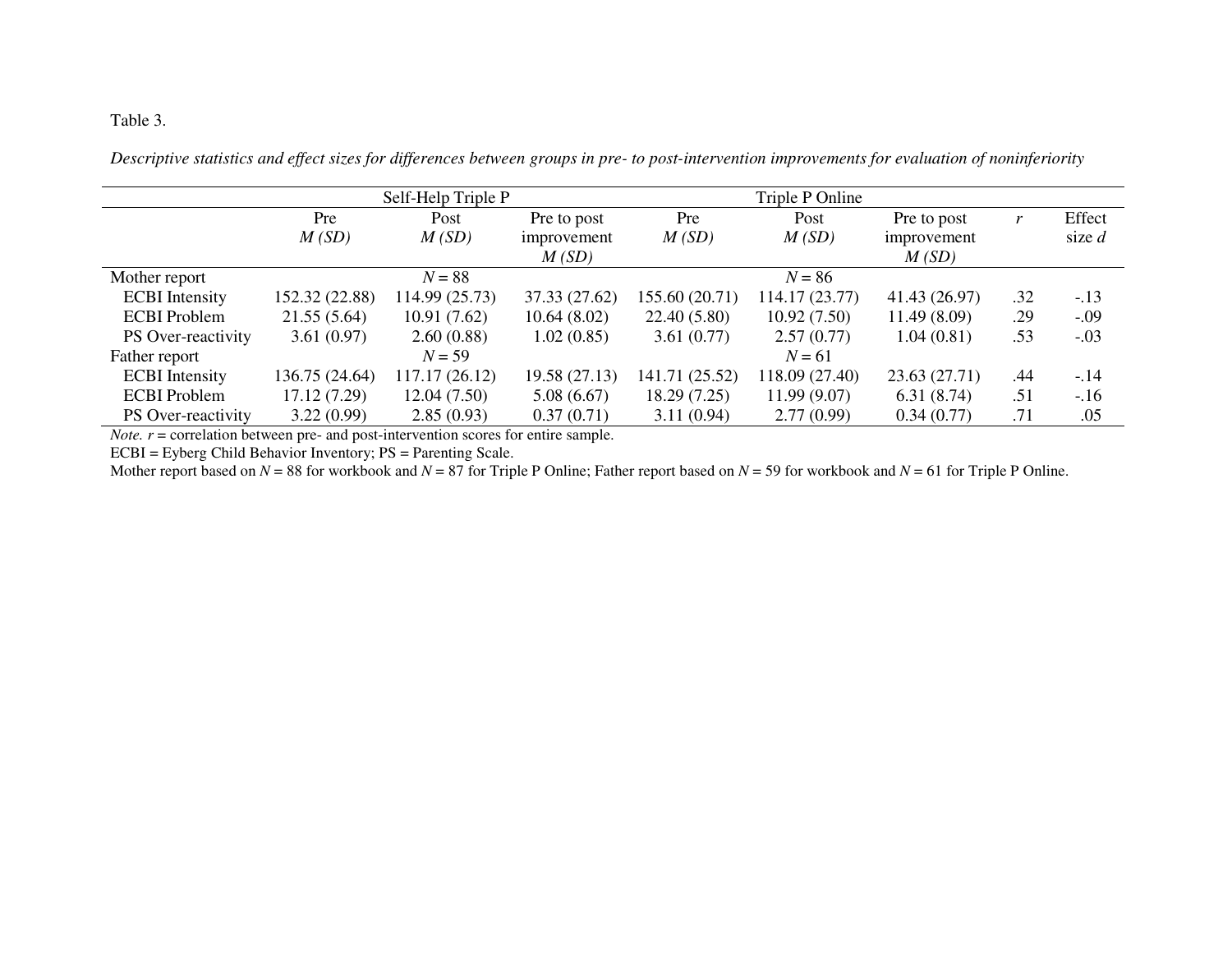## Table 4.

### *Descriptive statistics and effect sizes for short-term intervention effects for all measures*

|                          |                | Self-Help Triple P |             |                | Triple P Online |                  |                |
|--------------------------|----------------|--------------------|-------------|----------------|-----------------|------------------|----------------|
|                          | Pre            | Post               | Effect size | Pre            | Post            | Effect size      | Univariate $F$ |
|                          | M(SD)          | M(SD)              | d           | M(SD)          | M(SD)           | $\boldsymbol{d}$ | for time       |
| Mother report            |                | $N = 88$           |             |                | $N = 86$        |                  |                |
| <b>ECBI</b> Intensity    | 152.32 (22.88) | 114.99 (25.73)     | 1.36        | 155.60 (20.71) | 114.17 (23.77)  | 1.54             | 362.06***      |
| <b>ECBI</b> Problem      | 21.55(5.64)    | 10.91(7.62)        | 1.35        | 22.40 (5.80)   | 10.92(7.50)     | 1.44             | 328.24***      |
| PS Over-reactivity       | 3.61(0.97)     | 2.60(0.88)         | 1.20        | 3.61(0.77)     | 2.57(0.77)      | 1.29             | 268.69***      |
| PS Laxness               | 2.91(0.91)     | 2.23(0.69)         | 0.94        | 2.79(0.81)     | 2.16(0.80)      | 1.00             | 156.60***      |
| PS Verbosity             | 3.73(0.98)     | 2.79(0.90)         | 0.95        | 3.73(0.79)     | 2.73(0.91)      | 1.06             | 175.46***      |
| PTC Setting              | 77.66 (12.95)  | 90.09 (7.03)       | $-1.35$     | 79.10 (10.25)  | 90.46 (7.07)    | $-1.27$          | 246.64***      |
| PTC Behavior             | 62.09(18.29)   | 84.47 (13.68)      | $-1.38$     | 67.75 (14.07)  | 86.20 (11.85)   | $-1.38$          | 313.51***      |
| P-C Relationship         | 41.20(8.10)    | 51.69 (6.97)       | $-1.21$     | 41.08(7.00)    | 52.51(6.44)     | $-1.49$          | 308.82***      |
| PAI Intensity            | 129.19 (35.49) | 111.32 (37.56)     | 0.63        | 124.10 (29.70) | 111.62 (35.23)  | 0.46             | $51.27***$     |
| <b>Brief CAP</b>         | 5.63(4.89)     | 4.28(4.00)         | 0.36        | 5.13(4.03)     | 3.56(3.34)      | 0.49             | 29.55***       |
| <b>DASS</b> Depression   | 5.50(5.09)     | 3.86(5.91)         | 0.28        | 5.23(6.03)     | 3.52(5.36)      | 0.27             | 12.94***       |
| <b>DASS Anxiety</b>      | 2.61(3.80)     | 2.04(3.60)         | 0.13        | 2.86(4.23)     | 1.65(2.78)      | 0.38             | 8.74**         |
| <b>DASS</b> Stress       | 11.78(6.82)    | 7.70(6.72)         | 0.54        | 11.91(6.87)    | 6.90(5.67)      | 0.66             | 61.79***       |
| PPC Extent <sup>a</sup>  | 39.24 (16.07)  | 28.74 (14.49)      | 0.80        | 34.53 (13.57)  | 27.95 (10.74)   | 0.58             | 70.22***       |
| PPC Problem <sup>a</sup> | 6.00(3.87)     | 3.30(3.35)         | 0.83        | 5.24(3.54)     | 3.34(2.50)      | 0.66             | 79.13***       |
| RQI <sup>a</sup>         | 33.07 (8.47)   | 34.13 (9.68)       | $-0.13$     | 34.66 (7.83)   | 35.04 (7.92)    | $-0.05$          | 1.35           |
| Father report            |                | $N = 59$           |             |                | $N = 61$        |                  |                |
| <b>ECBI</b> Intensity    | 136.75 (24.64) | 117.17 (26.12)     | 0.72        | 141.71 (25.52) | 118.09 (27.40)  | 0.85             | 74.42***       |
| <b>ECBI</b> Problem      | 17.12 (7.29)   | 12.04(7.50)        | 0.76        | 18.29(7.25)    | 11.99(9.07)     | 0.73             | 64.01***       |
| PS Over-reactivity       | 3.22(0.99)     | 2.85(0.93)         | 0.52        | 3.11(0.94)     | 2.77(0.99)      | 0.45             | 27.74***       |
| PS Laxness               | 2.70(0.77)     | 2.49(0.85)         | 0.33        | 2.66(0.83)     | 2.39(0.81)      | 0.41             | $16.15***$     |
| PS Verbosity             | 3.78(0.80)     | 3.27(1.03)         | 0.62        | 3.62(0.89)     | 3.24(0.99)      | 0.36             | 25.49***       |
| PTC Setting              | 86.05 (10.18)  | 89.78 (8.60)       | $-0.42$     | 84.34 (11.60)  | 88.61 (10.90)   | $-0.41$          | 20.04***       |
| PTC Behavior             | 75.15 (16.48)  | 84.42 (12.71)      | $-0.67$     | 73.95 (20.15)  | 83.66 (14.81)   | $-0.54$          | 39.58***       |
| P-C Relationship         | 48.04 (8.56)   | 52.13(8.15)        | $-0.54$     | 47.33 (8.12)   | 52.64 (7.63)    | $-0.71$          | 46.89***       |
| PAI Intensity            | 115.60 (32.91) | 102.43 (31.61)     | 0.40        | 113.68 (34.79) | 109.70 (36.30)  | 0.11             | $6.92**$       |
| <b>Brief CAP</b>         | 4.51(4.29)     | 3.84(4.46)         | 0.20        | 4.66(4.75)     | 3.96(4.73)      | 0.15             | 3.55           |
| <b>DASS</b> Depression   | 4.45(5.73)     | 2.86(5.86)         | 0.36        | 4.24(6.55)     | 4.24(6.96)      | 0.00             | 3.87           |
| <b>DASS Anxiety</b>      | 1.81(2.60)     | 1.76(3.39)         | 0.02        | 2.40(4.32)     | 2.26(4.52)      | 0.05             | 1.00           |
| <b>DASS</b> Stress       | 9.53(6.96)     | 6.31(5.56)         | 0.62        | 8.64(6.98)     | 7.20(6.92)      | 0.23             | 19.44***       |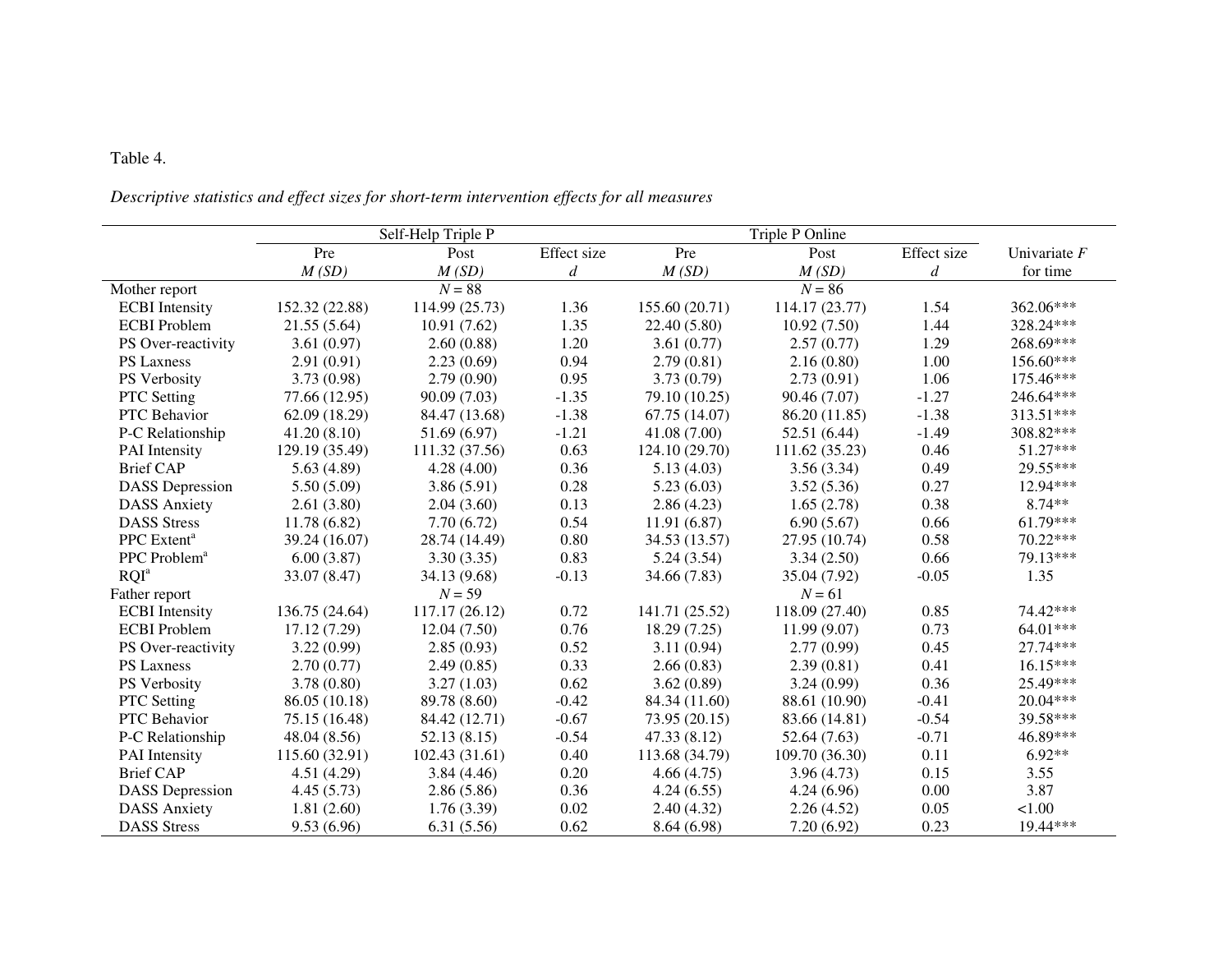| PPC Extent <sup>b</sup> | 33.31 (12.48) | 26.85 (9.51) | 0.62    | 32.78 (14.14) | 28.27 (12.00) | 0.34 | 23.31*** |
|-------------------------|---------------|--------------|---------|---------------|---------------|------|----------|
| PPC Problem             | 4.92(3.46)    | 3.09(2.99)   | 0.69    | 4.15(3.57)    | 2.84(2.79)    | 0.43 | 33.41*** |
| ROI <sup>b</sup>        | 35.90 (7.06)  | 36.46 (8.56) | $-0.09$ | 34.82 (6.91)  | 34.31 (8.27)  | 0.12 | .1.00    |

*Note.* ECBI = Eyberg Child Behavior Inventory; PS = Parenting Scale; PTC = Parenting Tasks Checklist; P-C = parent-child; PAI = Parental Anger Inventory;  $CAP = Child$  Abuse Potential inventory; DASS = Depression Anxiety Stress Scales; PPC = Parent Problem Checklist; RQI = Relationship Quality Inventory.<br><sup>a</sup> Based on *N* = 74 for workbook and *N* = 74 for Triple P Online. <sup>b</sup> Base \*\*  $p < .01$ , \*\*\*  $p < .001$ .

## Table 5.

*Descriptive statistics and effect sizes for long-term intervention effects for all measures* 

|                          |                | Self-Help Triple P |             | Triple P Online |                   |             |                |
|--------------------------|----------------|--------------------|-------------|-----------------|-------------------|-------------|----------------|
|                          | Post           | 6-month follow up  | Effect size | Post            | 6-month follow up | Effect size | Univariate $F$ |
|                          | M(SD)          | M(SD)              | d           | M(SD)           | M(SD)             | d           | for time       |
| Mother report            |                | $N = 81$           |             |                 | $N = 78$          |             |                |
| <b>ECBI</b> Intensity    | 115.28 (24.85) | 120.45 (28.74)     | $-0.22$     | 113.53 (24.18)  | 117.22 (26.35)    | $-0.15$     | $5.40*$        |
| <b>ECBI</b> Problem      | 10.81(7.37)    | 11.63(7.82)        | $-0.11$     | 10.79(7.58)     | 10.22(7.13)       | 0.07        | 1.00           |
| PS Over-reactivity       | 2.57(0.87)     | 2.89(0.95)         | $-0.49$     | 2.50(0.73)      | 2.79(0.80)        | $-0.42$     | 31.78***       |
| <b>PS Laxness</b>        | 2.21(0.67)     | 2.40(0.76)         | $-0.32$     | 2.16(0.82)      | 2.34(0.76)        | $-0.35$     | 18.10***       |
| PS Verbosity             | 2.77(0.88)     | 2.99(0.89)         | $-0.31$     | 2.70(0.91)      | 2.96(0.83)        | $-0.37$     | 19.27***       |
| <b>PTC</b> Setting       | 90.48 (7.92)   | 90.64 (7.68)       | $-0.02$     | 91.00(6.46)     | 92.00(6.61)       | $-0.17$     | 1.35           |
| PTC Behavior             | 84.78 (13.75)  | 83.01 (13.10)      | 0.15        | 86.82 (11.68)   | 87.46 (9.67)      | $-0.07$     | 1.00           |
| P-C Relationship         | 51.71 (6.79)   | 55.69 (8.90)       | $-0.57$     | 52.72 (6.41)    | 56.30 (8.46)      | $-0.43$     | 37.04***       |
| PAI Intensity            | 113.39 (37.78) | 111.13 (39.39)     | 0.08        | 109.97 (34.74)  | 101.64 (37.29)    | 0.28        | $5.04*$        |
| <b>Brief CAP</b>         | 4.21(4.00)     | 3.72(3.97)         | 0.13        | 3.49(3.37)      | 3.70(4.05)        | $-.08$      | 1.00           |
| <b>DASS</b> Depression   | 3.73(5.90)     | 3.57(5.24)         | 0.03        | 3.52(5.52)      | 3.31(5.61)        | 0.04        | 1.00           |
| <b>DASS Anxiety</b>      | 1.95(3.56)     | 2.00(3.33)         | $-0.01$     | 1.67(2.80)      | 1.68(3.34)        | 0.00        | 1.00           |
| <b>DASS Stress</b>       | 7.61(6.53)     | 7.89(6.21)         | $-0.05$     | 6.70(5.69)      | 7.31(6.51)        | $-0.11$     | 1.00           |
| PPC Extent <sup>a</sup>  | 27.57 (12.16)  | 31.87 (14.27)      | $-0.40$     | 26.98 (10.14)   | 27.39 (11.00)     | $-0.04$     | $7.11**$       |
| PPC Problem <sup>a</sup> | 3.16(3.09)     | 3.99(3.44)         | $-0.29$     | 3.14(2.38)      | 3.40(2.99)        | $-0.09$     | $4.66*$        |
| RQI <sup>a</sup>         | 35.15(8.60)    | 32.53(8.69)        | 0.40        | 35.68 (6.76)    | 34.45(8.17)       | 0.27        | $15.03***$     |
| Father report            |                | $N = 48$           |             |                 | $N = 52$          |             |                |
| <b>ECBI</b> Intensity    | 120.83 (25.84) | 123.60 (28.96)     | $-0.08$     | 113.90 (21.27)  | 116.50 (25.94)    | $-0.11$     | 1.30           |
| <b>ECBI</b> Problem      | 12.20(7.31)    | 12.69(8.33)        | $-0.08$     | 10.50(7.71)     | 9.91(7.58)        | 0.08        | 1.00           |
| PS Over-reactivity       | 3.01(0.93)     | 2.83(0.84)         | 0.22        | 2.68(0.95)      | 2.71(0.71)        | $-0.05$     | 1.02           |
| PS Laxness               | 2.55(0.89)     | 2.39(0.84)         | 0.27        | 2.35(0.79)      | 2.33(0.89)        | 0.03        | 2.30           |
| PS Verbosity             | 3.39(1.05)     | 3.17(0.90)         | 0.26        | 3.25(0.99)      | 3.23(0.90)        | 0.02        | 1.81           |
| <b>PTC</b> Setting       | 88.74 (8.91)   | 90.59 (8.34)       | $-0.27$     | 89.60 (10.66)   | 89.52 (10.11)     | 0.01        | 1.82           |